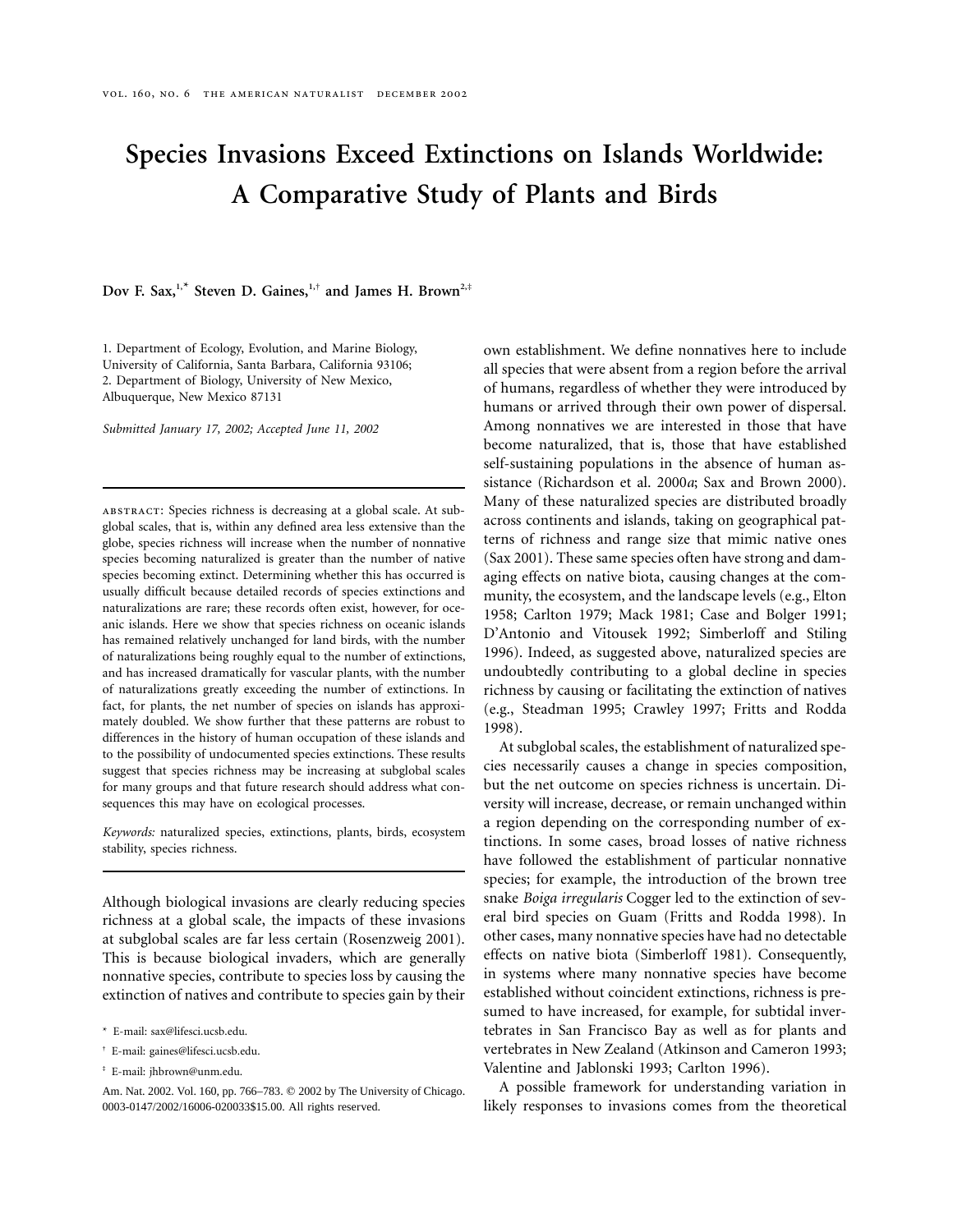work of Rosenzweig (2001), who predicts that the establishment of nonnative species will commonly lead to a net increase in richness at subglobal scales. This prediction is based on the tenets of island biogeography theory (sensu MacArthur and Wilson 1967), which posits that an increase in the immigration rate of species (in this case, nonnative ones) should lead to an increase in richness. If this prediction is correct, then the relative change in richness of a region should be related to the relative change in rates of immigration. Groups of organisms with relatively low vagility that are poor natural dispersers should have the greatest increase in immigration rates when dispersal is human assisted. Consequently, low-vagility species should show dramatic increases in richness in formerly isolated regions. By contrast, groups of organisms with high natural vagility, such as birds, should show smaller relative increases in rates of immigration and consequently smaller increases in richness.

It is unclear, however, whether or not increases in species richness may lead to corresponding increases in extinction rates (Rosenzweig 2001). If extinction rates increase, then increases in richness could be offset, resulting in a dramatically changed species composition without a change in species number. If extinction rates increase enough (e.g., if invading species cause a cascade of extinction events), then richness could be reduced well below historic levels. However, even if rates of extinction are increased, the process of extinction itself may occur on a much longer timescale than invasions, which would make the perceived impact of invasions dependent on the timescale of observation. Finally, time lags may vary in duration among taxonomic groups because some taxa may be more susceptible to extinction once their population size has been depressed.

Here we explore net changes in species richness at subglobal spatial scales following the establishment of nonnative species. To do so, we examine the species richness of taxa on oceanic islands and archipelagos. Islands are particularly appropriate for addressing this question because of their discrete geographical boundaries and discrete periods of human occupation. Together these features facilitate determinations of species gain (via naturalization) and species loss (via extinction and extirpation). Of course, this approach can also be used within defined areas of a continent when adequate records of extinction and colonization exist (e.g., Newmark 1995). Islands, however, are noteworthy because it is the extinction of island endemics that has caused some of the most severe losses to the global richness of species (Steadman 1995). Finally, islands allow us to examine changes in richness at spatial scales that vary across seven orders of magnitude (from  $0.25$  to  $265,000$  km<sup>2</sup>), which provides variation that is

are scale dependent. We did not wish to focus here on changes in richness of taxonomic groups that were absent or poorly represented on oceanic islands before human influence because such groups, for example, nonvolant mammals and freshwater fishes, have clearly increased in richness since the introduction of nonnative species (e.g., Eldredge and Miller 1995). Instead, we examined groups that were diverse on islands before the arrival of humans and which therefore could have increased, remained unchanged, or decreased in richness. Similarly, we examined groups that we expected to vary in dispersal ability and susceptibility to

extinction. To these ends, we examined the present-day patterns of species richness of two disparate taxonomic groups: vascular plants and land birds.

## **Methods**

We surveyed the literature for information on the floras and faunas of oceanic islands. On these islands, we examined vascular plants (ferns, fern allies, flowering plants, and gymnosperms) that inhabit terrestrial or freshwater systems but excluded those found exclusively in marine environments, such as seagrasses. We also examined land birds, which include those found in terrestrial or freshwater habitats but exclude those that acquire the majority of their resources from the marine environment. This excluded most shorebird species except for those few that have expanded their niche on oceanic islands to include resource acquisition in terrestrial or freshwater habitats, for example, the Saint Helena wirebird *Charadrius sanctaehelenae* (Olson 1975). We examined these vascular plant and land bird species on oceanic islands and archipelagos that are currently inhabited by humans, where perturbation rates are presumably highest and the greatest numbers of nonnative species have been introduced (see app. A for a detailed list of the criteria used in selecting islands). We also noted which islands had been occupied by humans before European colonization; on these islands, the extinction of natives and the introduction of nonnatives may have gone unrecorded, occurring before Europeans arrived. Further, islands within an archipelago were not treated separately but instead as a single data point. Such islands often share a relatively common ecological setting and history of disturbance and, as such, could be considered to be pseudoreplicates if treated separately (Case 1996).

On all islands, we tallied the number of naturalized species that are extant as well as the number of native species that are extant and extinct (see table 1 for plants and table 2 for birds; see app. A for a detailed explanation of the criteria used to make these determinations). The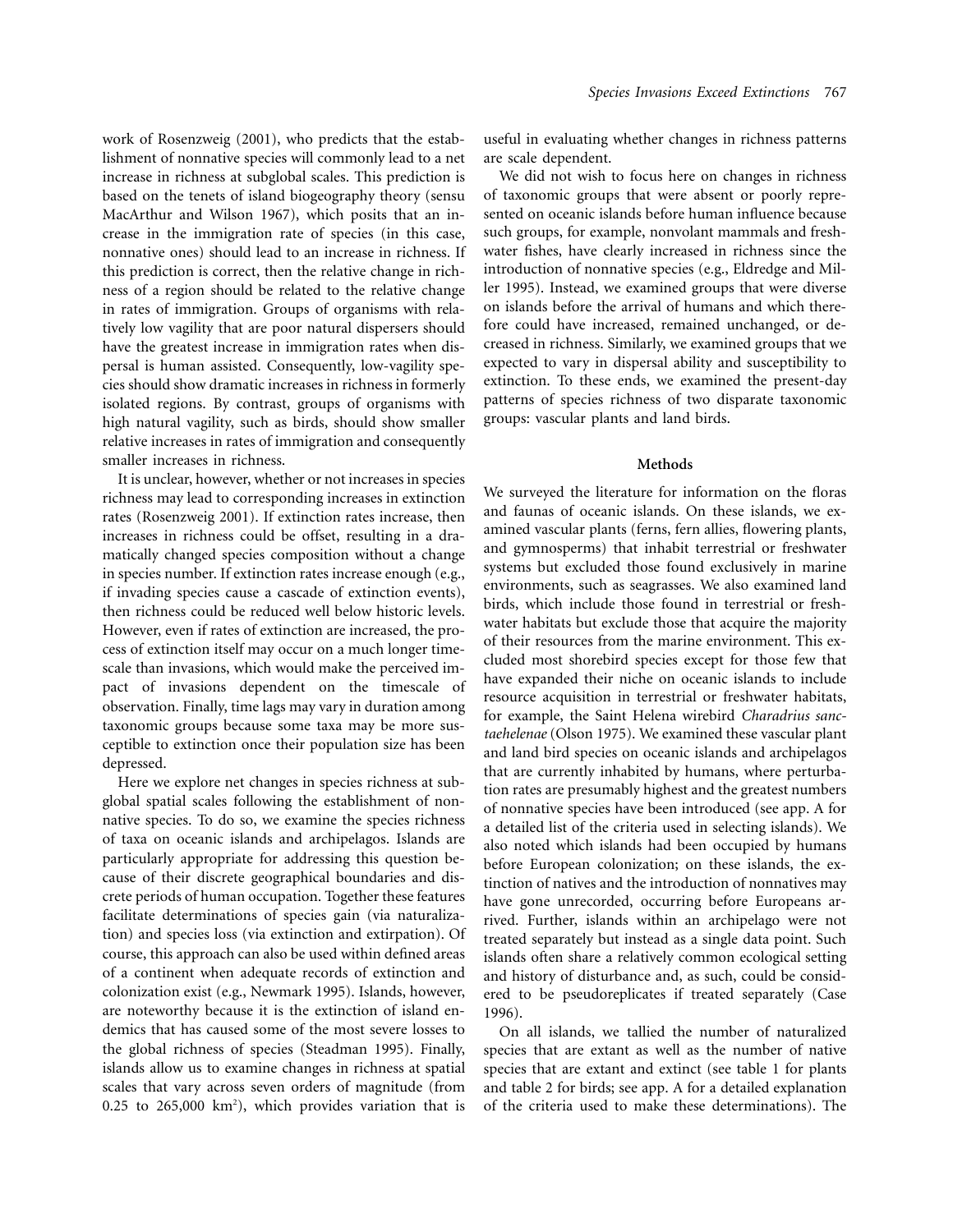| Island (or archipelago)          | Class | <b>Natives</b><br>(extant) | <b>Natives</b><br>(extinct) | Naturalized species<br>(extant) | Total no. of<br>extant species |
|----------------------------------|-------|----------------------------|-----------------------------|---------------------------------|--------------------------------|
| Christmas Island (Indian Ocean)  | B     | 201                        | 2                           | 151                             | 352                            |
| Cocos (Keeling) Islands          | B     | 61                         |                             | 53                              | 114                            |
| Easter Island <sup>a</sup>       | D     | 43                         |                             | 68                              | 111                            |
| Hawaiian Islands <sup>a</sup>    | D     | 1,223                      | 71                          | 1,090                           | 2,313                          |
| Heron Island                     | B     | 27                         | b<br>$\cdots$               | 25                              | 52                             |
| Lord Howe Island                 | A     | 219                        | 2                           | 202                             | 421                            |
| Mangareva Island                 | D     | 85                         | $\cdots$                    | 60                              | 145                            |
| Nauru Island                     | D     | 50                         |                             | 85                              | 135                            |
| New Zealand Islands <sup>a</sup> | D     | 2,065                      | 3                           | 2,069                           | 4,134                          |
| Northern Line Islands            | C     | 35                         | $\Omega$                    | 41                              | 76                             |
| Norfolk Island                   |       | 157                        | 3                           | 244                             | 401                            |
| Pitcairn Island                  | C     | 40                         | 4                           | 40                              | 80                             |
| Tristan da Cunha Island          | A     | 70                         | $\theta$                    | 54                              | 124                            |

**Table 1:** Vascular plants on oceanic islands

Note: All islands are currently inhabited by humans but are split into one of four categories based on their history of human occupation before European contact. Class A islands have no evidence of human occupation or visitation before European contact and are otherwise unlikely to have been visited. Class B islands have evidence of human visitation, or are likely to have been visited, but have no evidence of human settlement and are unlikely to have been settled. Class C islands appear to have had human settlements but were abandoned before European contact. Class D islands had human settlements when European contact occurred. For our analyses, the first two classes of islands (A and B) were considered to be uninhabited, while the latter two (C and D) were considered to be inhabited before European contact.

<sup>a</sup> A fossil record exists.

 $^{\rm b}$  Insufficient information was available to determine whether any species had become extinct.

relationships between these values were examined by plotting the log-normalized data for each taxon in two ways. First, we plotted naturalized nonnative species versus extinct native species. This shows how richness of naturalized species is related to richness of extinct natives. The significance and explanatory power of these relationships were examined with ordinary least squares regression analyses. Second, we plotted the total number of species currently present on these islands (i.e., extant native and naturalized species) versus the total number of species that were historically present (i.e., extant and extinct native species). This relationship provides a graphical representation of how richness has changed for plants and birds across the islands and island archipelagos considered. This second set of comparisons was not examined with regression analyses because the axes are not independent.

#### **Results**

For vascular plants, the log numbers of extinct native species are not significantly correlated with the log numbers of naturalized species (fig. 1*A*). Instead, a goodness-of-fit test (using the Pearson statistic) shows that the null model of an equal number of points on either side of the line of equality is rejected because all of the points in this relationship are above the line of equality ( $\chi^2 = 11.0$ , df  $\approx$ 1,  $P < .001$ ). Thus, on all islands examined, more nonnative species have become naturalized than natives have

become extinct, and therefore, the number of species has consistently increased (fig. 1*B*). Moreover, the magnitude of increase is remarkably similar across islands; the total number of plant species has approximately doubled (i.e., points are tightly distributed along the dashed line that marks a twofold linear increase from the values present on the line of equality in fig. 1*B*). This doubling in species richness is a consequence of two factors. First, as stated above, few natives have become extinct (fig. 1*A*). Second, the log numbers of extant natives are highly correlated with the log numbers of naturalized species ( $R^2 = 0.95$ , slope = 0.96,  $P < .001$ ). This second relationship is relatively unchanged by dividing the data into two groups those islands that had human inhabitants before European colonization and those that did not (previously inhabited islands:  $R^2 = 0.96$ , slope = 0.93,  $P < .001$ ; previously uninhabited islands:  $R^2 = 0.99$ , slope = 0.96, *P* < .001).

The number of species of naturalized plants on islands is significantly related to both the size of these islands and to the number of human inhabitants on these islands  $(R<sup>2</sup> = 0.67$  and 0.71, respectively; fig. 2A, 2B). Both of these factors, however, explain less of the variation in numbers of naturalized species than do the numbers of native plant species. Further, the significance and amount of variance explained by these factors are strongly influenced by the presence of two extreme values, Hawaii and New Zealand. When these two extremes of island size are removed, both relationships become nonsignificant.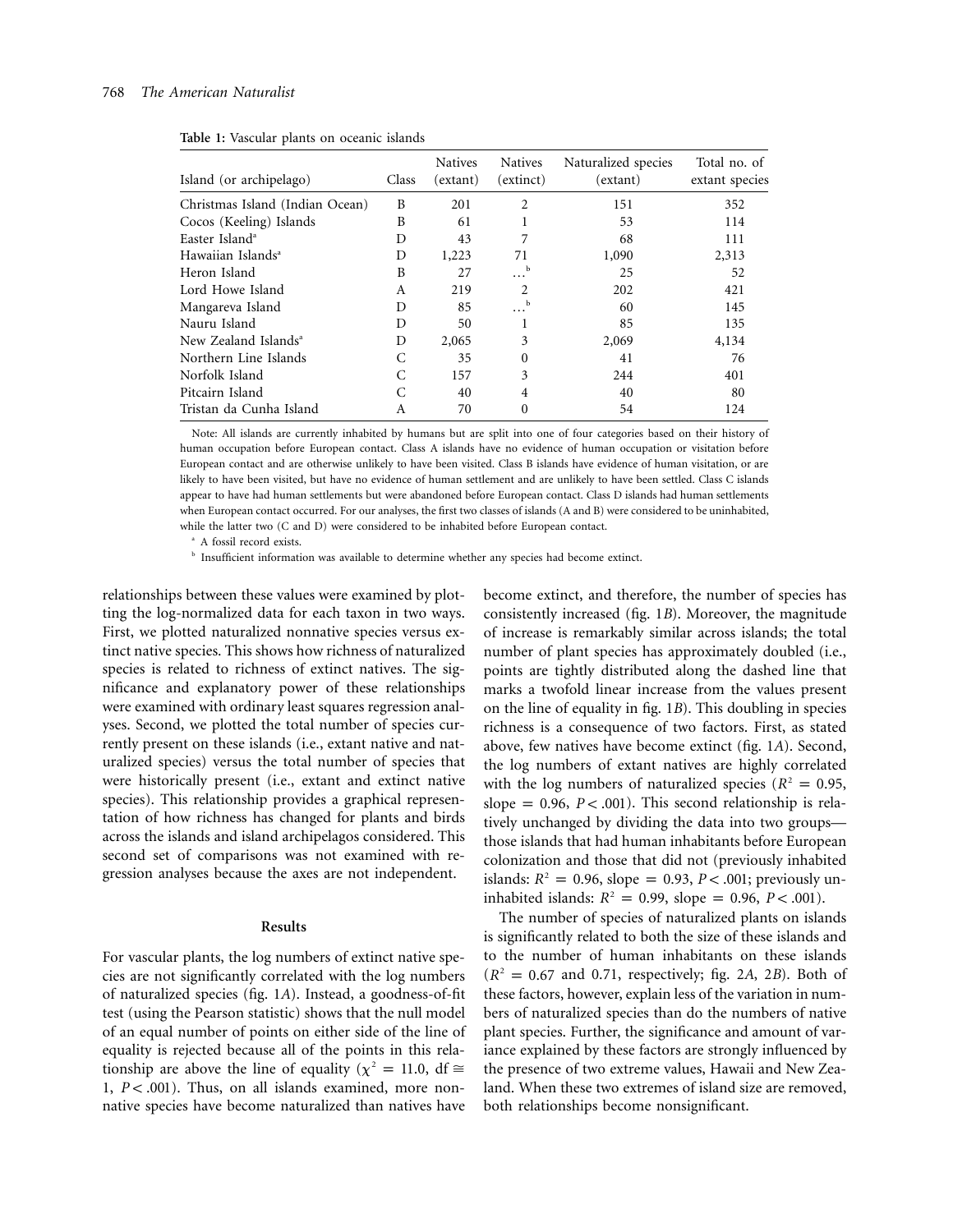| Island (or archipelago)          | Class | <b>Natives</b><br>(extant) | <b>Natives</b><br>(extinct) | Naturalized species<br>(extant) | Total no. of<br>extant species |
|----------------------------------|-------|----------------------------|-----------------------------|---------------------------------|--------------------------------|
| Andaman/Nicobar Islands          | D     | 104                        | a                           | 4                               | 108                            |
| Ascension Island <sup>b</sup>    | A     | $\theta$                   | 2                           | 4                               | $\overline{4}$                 |
| Chatham Islands <sup>b</sup>     | D     | 15                         | 21                          | 18                              | 33                             |
| Cook Islands <sup>b</sup>        | D     | 11                         | 14                          | 5                               | 16                             |
| Easter Island <sup>b</sup>       | D     | $\Omega$                   | 6                           | 4                               | 4                              |
| Fiji Islands <sup>b</sup>        | D     | 53                         | 7                           | 11                              | 64                             |
| Galápagos Islands <sup>b</sup>   | A     | 36                         | $\Omega$                    | 2                               | 38                             |
| Guam Island                      | D     | 6                          | 12                          | 7                               | 13                             |
| Hawaii Islands <sup>b</sup>      | D     | 39                         | 64                          | 55                              | 94                             |
| Lord Howe Island <sup>b</sup>    | A     | 6                          | 9                           | 11                              | 17                             |
| Marquesas Islands <sup>b</sup>   | D     | 12                         | 9                           | 6                               | 18                             |
| Mauritius Island <sup>ь</sup>    | B     | 12                         | 15                          | 17                              | 29                             |
| New Zealand Islands <sup>b</sup> | D     | 53                         | 38                          | 40                              | 93                             |
| Norfolk Island <sup>b</sup>      | B     | 11                         | 6                           | 14                              | 25                             |
| Palau Islands                    | D     | 29                         | <sup>a</sup>                | $\overline{4}$                  | 33                             |
| Reunion Island <sup>b</sup>      | B     | 11                         | 22                          | 21                              | 32                             |
| Rodriquez Island <sup>b</sup>    | B     | 3                          | 11                          | 7                               | 10                             |
| Saint Helena Island <sup>b</sup> | A     | 1                          | 5                           | 8                               | 9                              |
| Samoa Islands <sup>b</sup>       | D     | 32                         | $\overline{2}$              | 3                               | 35                             |
| Society Islands <sup>b</sup>     | D     | 14                         | 11                          | 12                              | 26                             |
| Tonga Islands <sup>b</sup>       | D     | 18                         | 19                          | 10                              | 28                             |
| Tristan da Cunha Island          | А     | 1                          | 2                           | 1                               | $\overline{2}$                 |
| Wake Island                      | B     | $\boldsymbol{0}$           | 1                           | 1                               | 1                              |

**Table 2:** Land birds on oceanic islands

Note: "Classes" are the same as in table 1.

<sup>a</sup> Insufficient information was available to determine whether any species had become extinct.

**b** A fossil record exists.

The richness of naturalized land birds is significantly related to the total land area of islands and to their number of human inhabitants ( $R^2 = 0.25$  and 0.34, respectively; fig. 2*C*, 2*D*). The amount of variance explained by these relationships, however, is much less than the amount of variance explained by characteristics of the native species, in this case by the number of native bird extinctions.

For land birds, the log numbers of species that have become extinct are closely correlated with the log numbers of naturalized species, with points distributed along the line of equality (fig. 1*C*). The amount of variance explained by this relationship is relatively high, and the slope is positive  $(R^2 = 0.78,$  slope = 0.77,  $P < .001$ ). This relationship is relatively unchanged by dividing the data into two groups—those islands that had human inhabitants before European colonization and those that did not (previously inhabited islands, *filled triangles*, fig. 1:  $R^2 = 0.79$ , slope =  $0.89$ ,  $P < .001$ ; previously uninhabited islands, *filled circles, fig.*  $1: R^2 = 0.76$ , slope = 0.78,  $P < .001$ ). This determination is important because if islands that were inhabited by humans before European colonization have a consistently different ratio of extinctions to naturalizations than islands that were not previously inhabited, then comparing these groups of islands together may be problematic. This determination is further corroborated by comparing the pattern of residuals of these two groups around their common regression line; the difference between the mean residual values is small (approximately one species) and not statistically significant (previously inhabited islands, *filled triangles*, fig. 1: mean  $= -0.043$ ; previously uninhabited islands, *filled circles*, fig. 1: mean = 0.047, *t* value = 1.14,  $df = 18$ , *P* > .27). Finally, as a result of the relationship between extinct native species and extant naturalized species, there has been a remarkably precise correspondence between numbers of bird species before and after human occupation of these islands, with their total numbers having remained largely unchanged (i.e., points are distributed along the line of equality in fig. 1*D*). This relationship is remarkable because the mean percentage of native species that have become extinct on these islands is large (∼57%) and the variation among islands is dramatic (from 0% to 100% loss of native bird species; table 2).

## **Discussion**

Neither plants nor birds have seen a decline in species richness on oceanic islands. Instead, across all islands ex-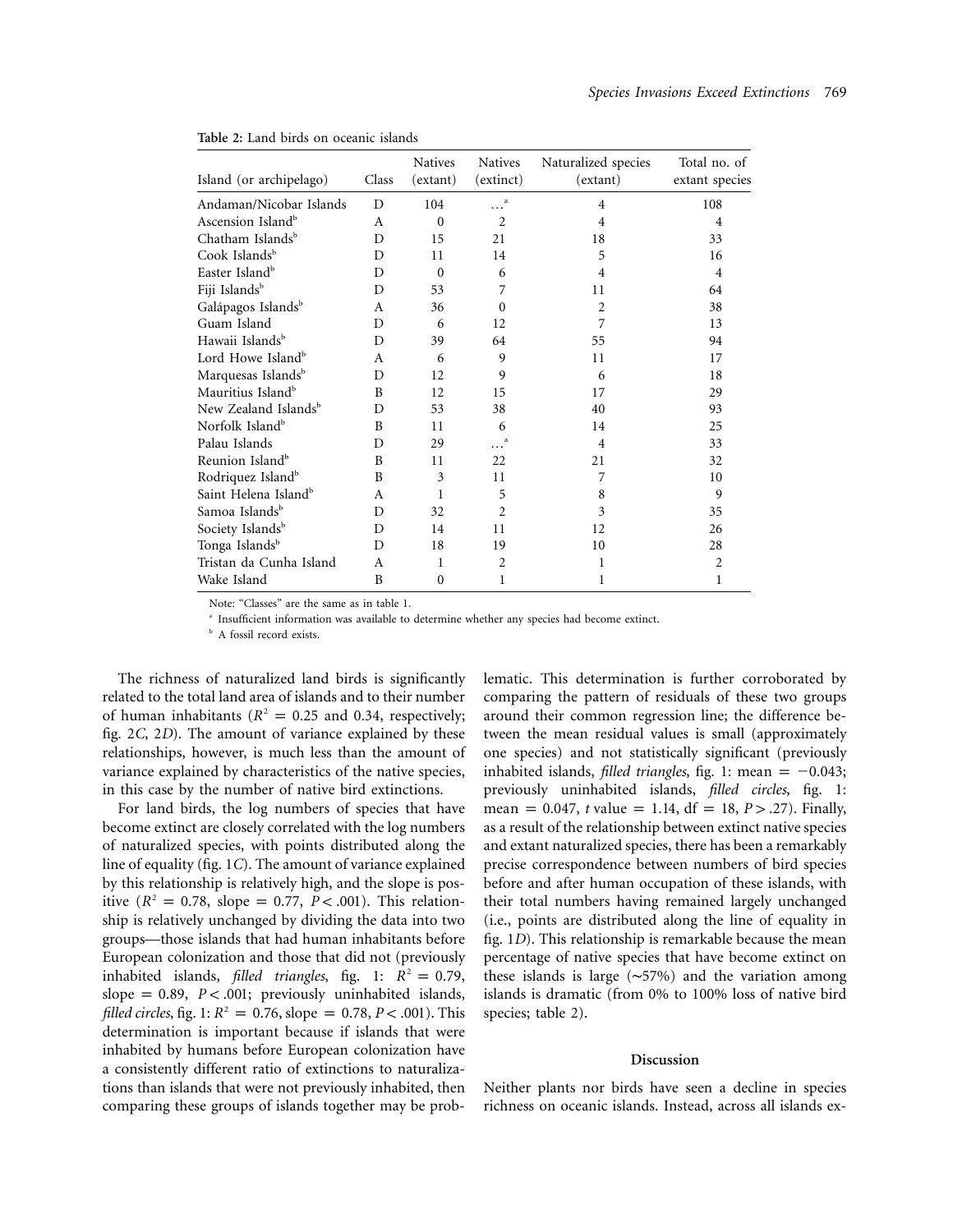

Figure 1: Species richness on islands. Filled triangles represent islands that were inhabited before European contact, while filled circles represent islands that were not. *A*, Many naturalized plants have been added relative to the number of extinctions (Pearson's statistic of an equal distribution about the line of equality rejects at  $P < .001$ ). *B*, Net richness of plants has increased on all islands with naturalized species. The dashed line shows the approximate doubling (on a linear scale) of net richness. Note that this relationship is plotted as a visual aid and that a regression analysis is not appropriate since a portion of the data (namely, the number of extant natives) are incorporated to both the *X*- and *Y*-axes. *C*, Significant relationship between naturalized birds and extinct native birds ( $y = 0.77x + 0.23$ ,  $r^2 = 0.78$ ,  $P < .001$ ). *D*, Net diversity of birds has remained approximately unchanged. Note that this relationship is plotted as a visual aid and that a regression analysis is not appropriate since portions of the data (namely, the number of extant natives) are incorporated to both the *X*- and *Y*-axes.

amined, the richness of plants has increased dramatically, while the richness of birds has remained relatively unchanged. For plants, this has occurred because few natives have become extinct, while many nonnatives have become naturalized. For birds, this has occurred because the number of natives that have become extinct are roughly equal to the number of nonnatives that have become naturalized. This pattern with birds suggests the possibility that native species were driven to extinction by interactions with naturalized species (such as competition) on a nearly oneto-one basis. Although this hypothesis would seem to be credible, we know that such interactions have played, at most, a secondary role for at least two reasons. First, many native birds became extinct on these islands before the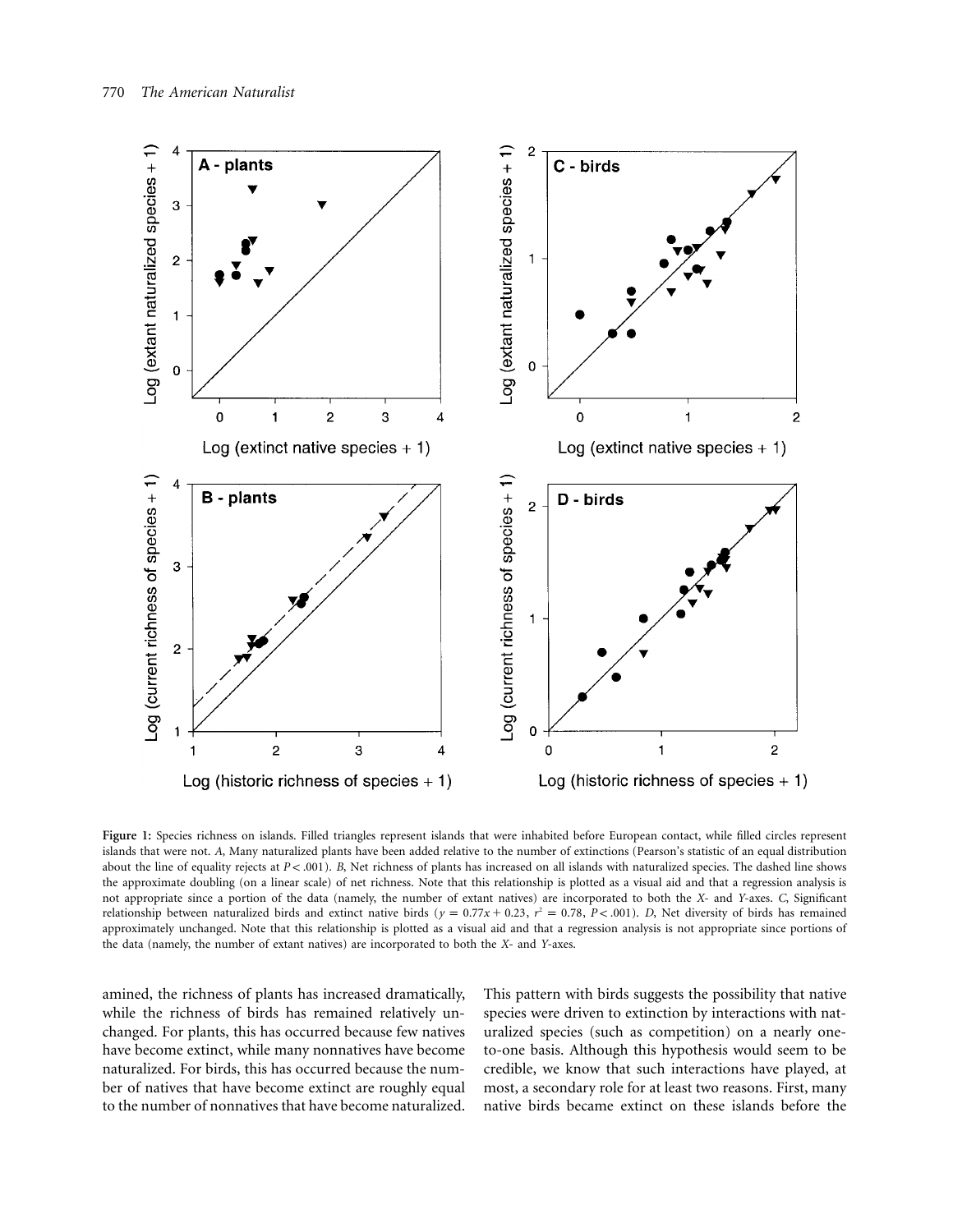

**Figure 2:** Island characteristics and richness of naturalized plant and bird species. *A*, Significant relationship between log island land area and richness of naturalized plant species ( $y = 0.33x + 1.40$ ,  $r^2 = 0.67$ ,  $P < .001$ ). B, Significant relationship between log number of human inhabitants and richness of naturalized plant species ( $y = 0.33x + 0.96$ ,  $r^2 = 0.71$ ,  $P < .001$ ). *C*, Significant relationship between log island land area and richness of naturalized bird species ( $y = 0.17x + 0.45$ ,  $r^2 = 0.25$ ,  $P < .05$ ). *D*, Significant relationship between log number of human inhabitants and richness of naturalized bird species ( $y = 0.16x + 0.22$ ,  $r^2 = 0.34$ ,  $P < .01$ ).

establishment of naturalized birds (James 1995). Second, many native bird extinctions are directly attributable to the introduction of nonvolant predators and to the loss of native habitat (Ebenhard 1988). To what extent competition and other interactions between natives and nonnatives may have augmented these other sources of extinctions is difficult to know; only further research can address this question.

In addition to understanding what caused bird extinc-

tions, it is also prudent to consider what allowed nonnative species of both birds and plants to become naturalized. Although there are many possibilities, we will discuss four likely explanations. The first explanation posits that nonnative species have become established because of the extinction of native species, which has created vacant niches. The second explanation posits that nonnative species have become established because of the alteration of native habitats, which has created environments that are favorable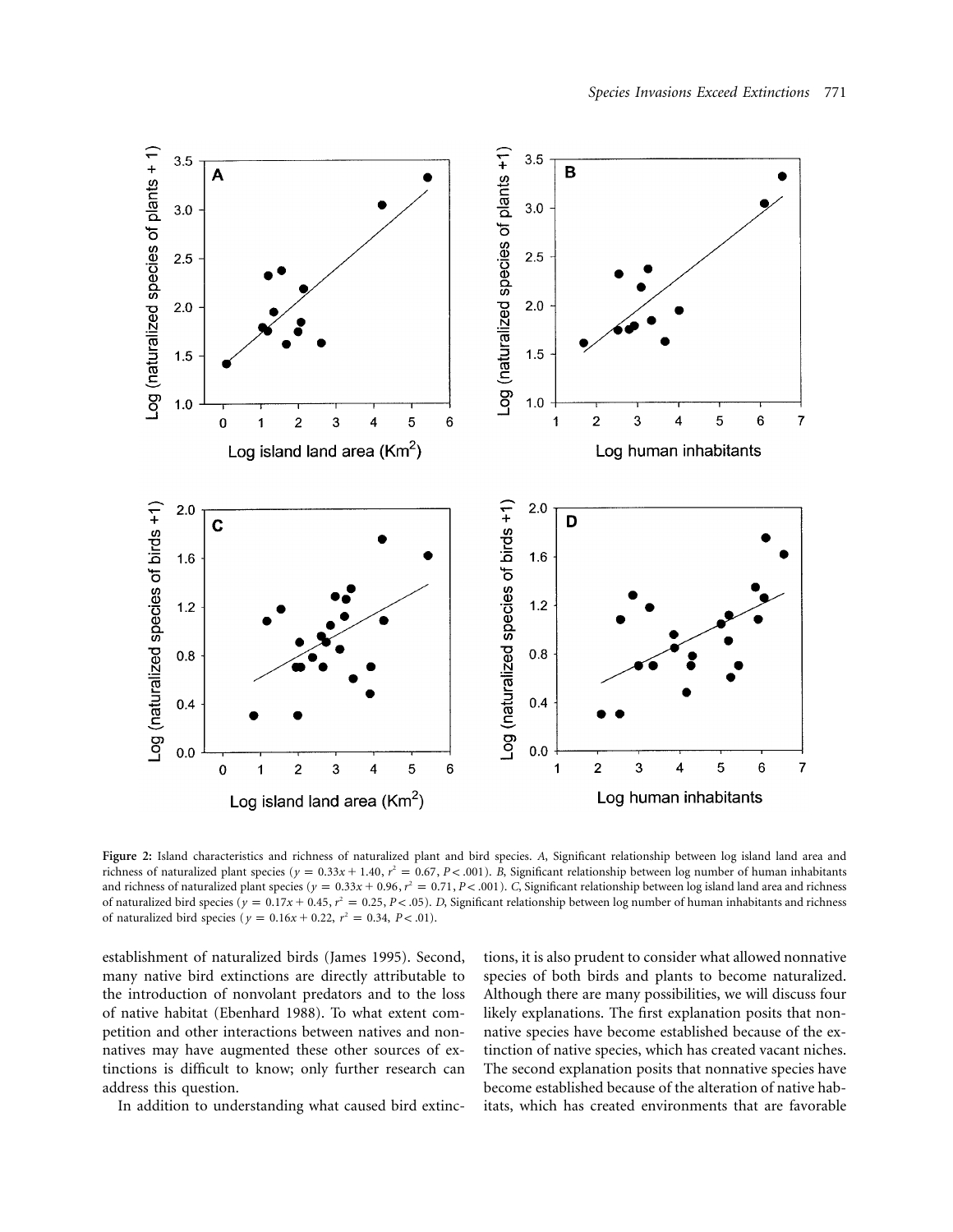to nonnative species. These two explanations are tightly linked, and their relative importance is difficult to disentangle because most native habitats that have been altered have also lost native species. Diamond and Veitch (1981) provide evidence to support the conclusion that the presence of native species and intact forest are sufficient to exclude nonnative bird species on offshore islands of New Zealand. Other studies have also shown that habitat modification, particularly of ecosystem-level characteristics, can facilitate the invasion of nonnative species (e.g., Vitousek and Walker 1989; D'Antonio and Vitousek 1992). The third explanation posits that the creation of wholly new anthropogenic habitats favors the naturalization of nonnative species. This explanation is supported by the distribution and abundance of many nonnative species in anthropogenic environments; in New Zealand, for example, many naturalized species exclusively occupy agricultural landscapes (Robertson and Heather 1999). Indeed the importance of anthropogenic habitats for nonnative species cannot be understated because their occurrence in these environments is common (e.g., Sax and Brown 2000). The fourth explanation posits that nonnative species have become established because they are competitively superior to natives. Such a disparity in competitive ability could occur for a number of reasons: absence of predators, differences in evolutionary history, and so on. For a review of this topic, see Sax and Brown (2000). Of course, none of these explanations are mutually exclusive, and some combination of them has undoubtedly been important for each nonnative species that has become naturalized. So, on the one hand, understanding the mechanisms responsible for a particular species success can only be evaluated by carefully examining the details of its naturalization history. On the other hand, the consistent patterns found among islands for naturalizations of birds and plants suggest that these processes may not be completely idiosyncratic and instead that a limited set of interacting mechanisms may be responsible. Comprehensive work to determine the underlying mechanisms will undoubtedly benefit most by examining both case-specific examples and broad-scale patterns of naturalization.

## *Data Quality*

Before further considering the patterns shown here, we need to address potential inadequacies in the data. The largest concern is undocumented extinctions. Because thousands of birds are estimated to have become extinct on oceanic islands, we expect some portion of these to have gone undocumented (Pimm et al. 1994; Steadman 1995). Similarly, some number of plant extinctions may also have gone undocumented. If these numbers of undocumented extinctions were large, then the qualitative conclusions reached here would be suspect. This concern is particularly relevant on islands colonized by Polynesians, or other seafaring peoples, where few records of early extinction events exist and our knowledge of species extinctions is dependent on fossil and archaeological records. However, three lines of evidence (the first for birds and plants and the remaining two exclusively for plants) suggest that the qualitative conclusions drawn from the data presented in figure 1 are robust and not due to inadequacies in the data. First, many of the islands used in this study were not inhabited before European colonization. Such differences in island history allow us to contrast those islands that had pre-European inhabitants with those that did not (represented by triangles and circles, respectively, in fig. 1). If undocumented extinctions seriously compromise the findings, then there should be marked differences between these two island types. We would expect relatively more recorded extinctions on islands that were not inhabited before European arrival, where presumably a greater proportion of the total number of extinctions caused by anthropogenic activities would have been recorded. However, we found no such differences. Data from both sets of islands are strikingly similar. This suggests that a significant portion of the extinctions that have occurred are accounted for in the data set.

For land birds, specifically, an examination of the regression of extinct native species versus extant naturalized species (fig. 1*C*) shows that the mean difference in residual values between islands that were inhabited before European colonization and those that were not is only one species. On average, then, this suggests that we are only missing approximately one more extinct species of bird on islands that were inhabited by humans before European colonization than on those that were not. This suggests that the fossil record on these islands may be more complete than expected and that we are aware of most of the bird species that have become extinct since human occupation of these particular islands. This may seem to be at odds with Steadman's (1995) estimate of the extinction of over 1,000 species of birds on oceanic islands. On careful inspection, however, these findings are not inconsistent; Steadman's estimate is based on the loss of only a few unique species from each of thousands of islands. So, in this case, the existing fossil evidence of extinct species together with the estimate (from the difference in residual values) of an average of approximately one additional missing species per island may, in fact, be a fairly accurate estimate of bird extinctions on these islands. This reasoning does make an assumption, namely, that our count is correct for the number of bird species that have become extinct on islands that were not inhabited before the arrival of Europeans. Fortunately, this assumption seems to be relatively sound. On these islands, early visitors or natu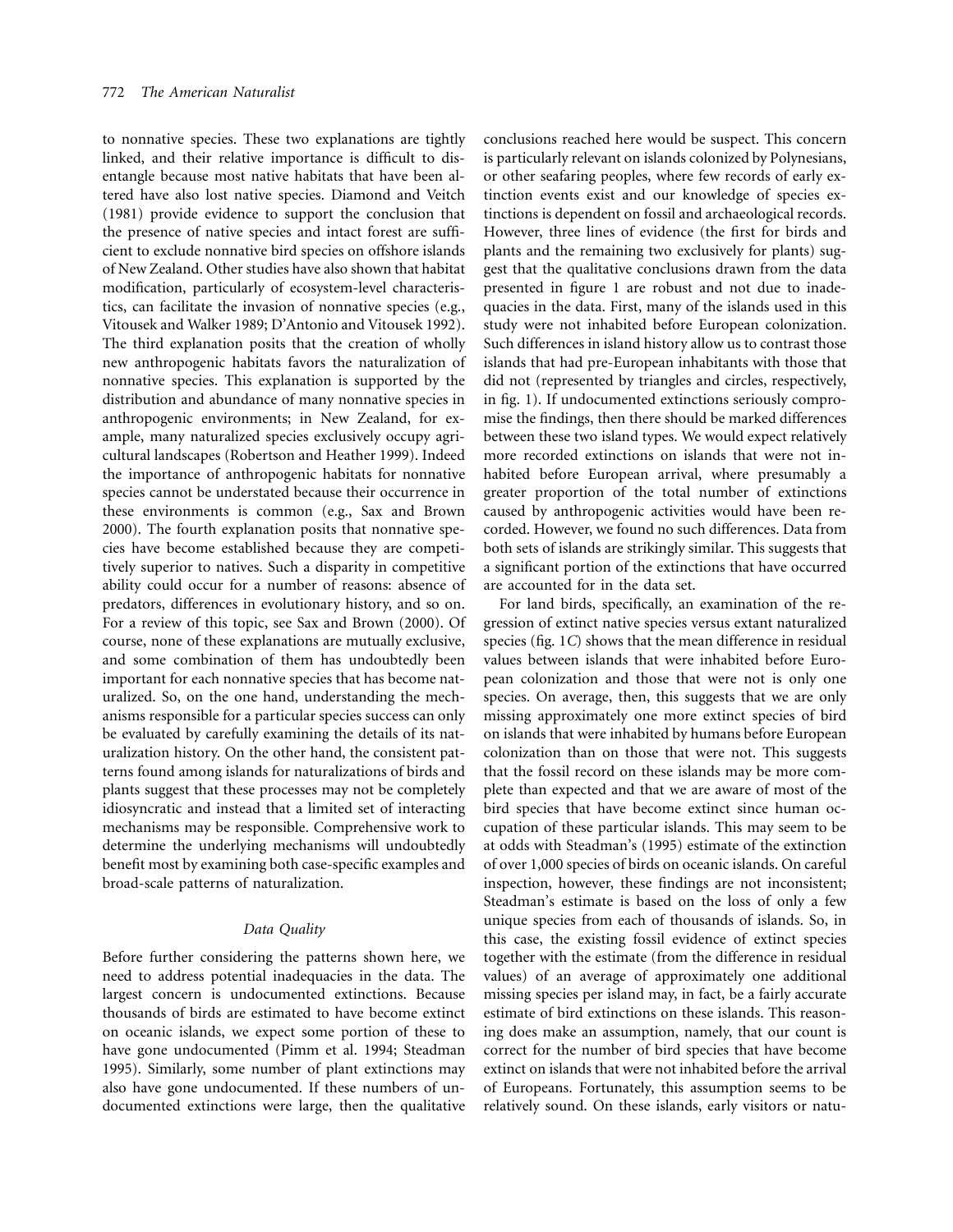ralists often recorded species of birds that were later driven to extinction. Further, on eight of the 10 islands in our database that were not inhabited before European contact, an extensive fossil record supplements our knowledge of bird extinctions. Therefore, it seems unlikely that a great number of species that became extinct have gone unrecorded on these islands. In summary, for birds, then, it seems likely that the qualitative nature of the conclusions reached is robust. However, for the purposes of this article, it really is not critical that the richness of birds has remained stable. Future work may discover more fossil species of birds on these islands. Our point here, however, is simply that the richness of birds appears to be changing in a way that differs from that of plants and that these differences may be instructive in and of themselves. We leave it to plants to drive home the principal message of this study.

For plants, as stated above, species richness increased in a qualitatively similar way on all islands, regardless of whether they were or were not inhabited before European colonization; this suggests that the patterns observed are robust to differences in pre-European occupation and that great numbers of plant extinctions have not gone undetected. Of course, for most islands, the quality of the fossil record for plants is not as good as that for birds. As a result, the probability of a plant species becoming extinct and being unrecorded would also seem to be higher. Two additional lines of evidence for plants, however, mitigate these concerns. First, despite the incomplete nature of the fossil record, a record does exist, and it strongly suggests that there have been relatively few plant extinctions since the arrival of humans (James 1995). The best fossil evidence comes from New Zealand where numerous studies have examined the Quaternary fossil record (Clarkson et al. 1992, 1995; Burrows et al. 1993; Ogden et al. 1993; Burrows 1995, 1997*a*, 1997*b*; Newnham et al. 1995; Elliot et al. 1998). These studies describe local and regional paleofloras and, in each case, find that all of the fossil species identified are still extant in New Zealand. Among these studies a total of 118 species have been identified. If there had been a wholesale extinction of plant species in New Zealand since the arrival of humans, then we would expect some significant portion of these fossil species to now be extinct. Since none of them is extinct it suggests that, while extinctions of plant species in New Zealand have undoubtedly occurred, their relative numbers since human arrival must be few. Similar evidence is available from Hawaii, where paleobotanists have specifically looked for evidence in the fossil record of recent plant extinctions (Selling 1946, 1947, 1948). This directed effort, while identifying many fossil species, found only one extinct fossil species. Therefore, at least on the larger islands, as indicated by New Zealand and Hawaii, it does not appear that

there have been recent mass extinctions of plant species. On smaller islands, however, there may have been relatively greater numbers of plant extinctions, although the total numbers are still likely to be small; for example, Easter Island lost seven arborescent taxa following the island's deforestation (Flenley et al. 1991).

Beyond the fossil evidence itself (which is consistent with the conclusion that there have been few plant extinctions), a second line of evidence (or, in this case, reasoning) further suggests that the conclusions reached are robust. Namely, we can ask the question of just how incomplete the existing data on plant extinctions would have to be in order to alter the conclusions reached from figure 1. Clearly, with respect to net changes in species richness, the magnitude of increase in the number of species trivializes any concerns about a few undocumented extinctions. For example, New Zealand has gained ∼2,000 naturalized species; so, if there were an additional 1,000 or even 1,900 plant extinctions that we had no record of, our conclusions would still be the same, that is, that the total number of plants in New Zealand has increased. Given that New Zealand has ∼2,000 native plant species, half of the original native flora would need to have become extinct without detection to change the qualitative conclusion that plant diversity has increased. Since none of the 118 plant species with a fossil record that we identified in the Quaternary have become extinct, the likelihood of such massive undetected extinctions is exceedingly remote. Although the large flora of New Zealand provides an extreme example, the same relative magnitude of undetected loss of native plant species from other islands, that is, a number equal to the current number of known extant species of native plants, would be required to change the conclusion that richness of plants has increased. For plants, then, all available evidence suggests that the total number of plant species on islands has increased substantially.

### *Implications for Ecology*

In addition to the implicit interest and importance inherent in the net changes in plant and bird richness, these changes also provide evidence for the debate on the fundamental processes that regulate the species richness of a focal place or region. Recently, Brown et al. (2001) and Sax (2002*a*) have argued that richness should be stable temporally, or spatially, when a number of conditions are met. Among these conditions (see Brown et al. 2001 for a complete list) is the requirement that the focal area has the opportunity for compensatory colonization and extinction events from a regional pool of species. They argue that stability of species richness will typically be greater in continental environments than in island systems because of their differences in access to a regional pool of species.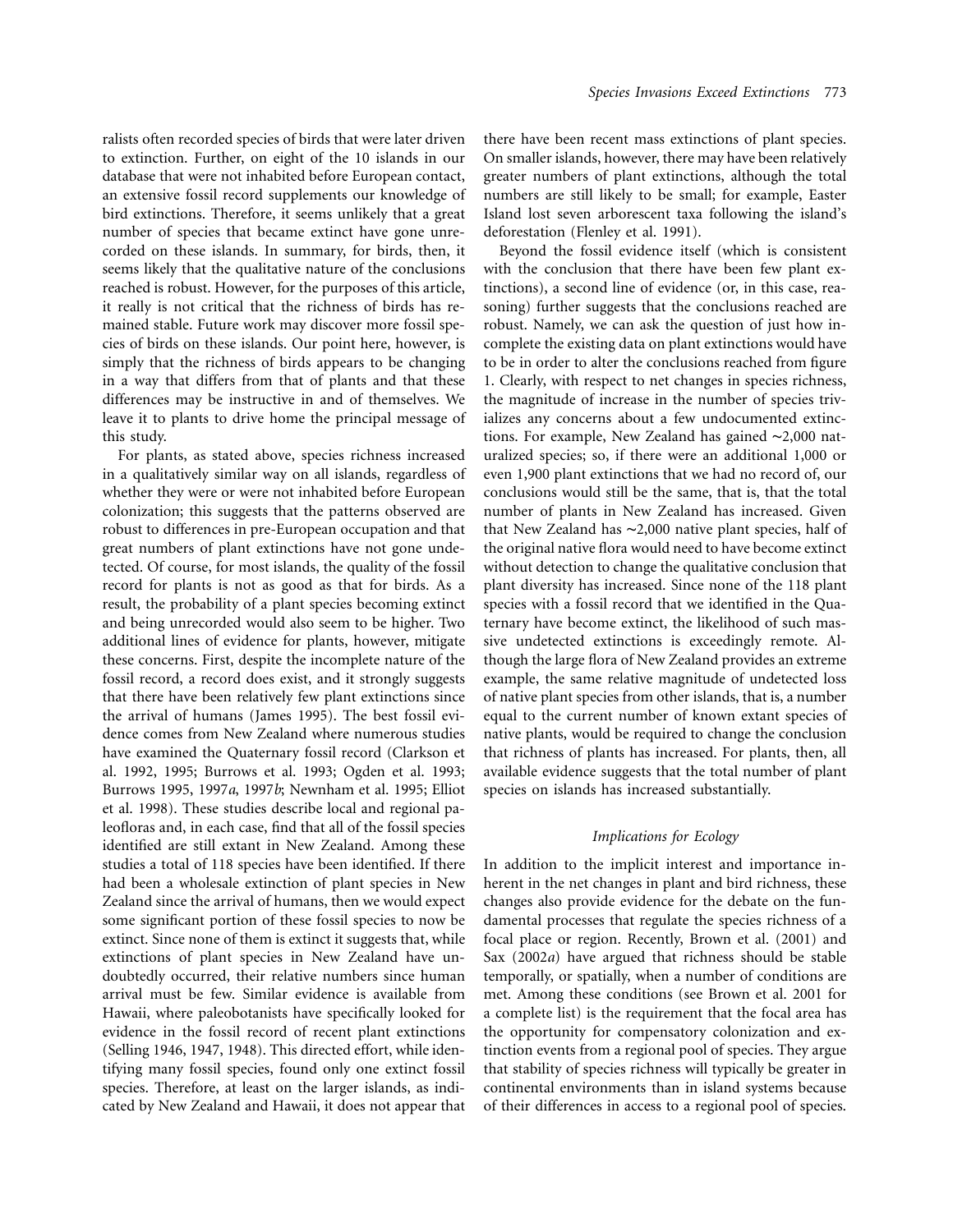In this study, we show that richness of birds has been relatively stable, while richness of plants has not. Given the differences in the vagility of these two groups and the general differences in their ability to disperse over wide expanses of ocean, these results are consistent with the speculation of Brown et al. (2001). The high vagility of birds allows even remote oceanic islands to have regular access to a larger regional pool of species, allowing for the possibility of regular colonization events. This view is supported by the great number of species that migrate to, but do not breed on, oceanic islands and by the equally great number of bird species that are reported on these islands as "accidentals," "stragglers," or "irregular migrants" (i.e., they are observed sporadically but not regularly enough to be considered established members of the avifauna; see avifauna references in app. B). Indeed, since anthropogenic disturbances to islands began, some of these birds have been highly successful at becoming naturalized in newly created habitats. For example, on Lord Howe Island, at least eight of the 11 naturalized bird species have dispersed to Lord Howe under their own power, and many of these are most abundant within anthropogenic habitats (Fullagar et al. 1974; Hutton 1990). The high number of "natural"-dispersal events suggests that species richness of birds on many oceanic islands has not historically been limited by a shortage of colonists (i.e., that adequate numbers of birds have been able to disperse to islands) and instead that richness has been regulated primarily by local ecological processes on each island (Lack 1970). This interpretation is consistent with the low explanatory power of the number of human inhabitants observed in this study (fig. 2*D*), which might have been expected to be more important in determining migration pressure but which, here, appears to be, at most, a secondary consideration. Regardless, however, of the exact mechanism, the net effect of human activities on birds has been to change their composition dramatically, without substantially changing their total richness.

In contrast, low rates of transoceanic dispersal of vascular plants have apparently limited their richness on oceanic islands. Therefore, human-assisted dispersal has increased the richness of plants on those islands. This hypothesis is supported by comparing plant groups with different dispersal capacities. Ferns and their allies, which disperse long distances by wind-borne spores, have increased in richness following human settlement by only 4% (a marginal change in diversity that is comparable to the consistency seen in birds); in contrast, flowering plants, whose seeds are not dispersed as efficiently by wind, have increased in richness by ∼150%. Of course, some portion of this variation between ferns and flowering plants may be due to differential introduction efforts by humans. However, the interpretation that these differences are due

to differential dispersal abilities is consistent with results observed in other studies where the role of human-assisted dispersal is reduced; for example, nearly 25% of the fern species occurring on Java have colonized Krakatau, while fewer than 10% of the flowering species have done so (Whittaker et al. 1997). Additional evidence for the differential capacity of ferns and flowering plants to colonize oceanic islands can probably be evaluated by contrasting species-area relationships for these two groups on islands and continents, although potential differences in speciation rates on islands may also need to be considered.

As a final example of the importance of dispersal capacity in determining these patterns, we present an extreme case—the freshwater fishes. These species are extremely unlikely to cross wide expanses of ocean and undoubtedly have low richness values on islands, at least, in part, because of a lack of dispersal opportunities. In fact, most native freshwater fishes on islands originated as marine species that secondarily invaded freshwater environments, including the five freshwater fishes that are native to Hawaii (Resh and De Szalay 1995). Consequently, the richness of freshwater fishes on oceanic islands has increased dramatically following the introduction of nonnative species, for example, by 800% on Hawaii (Eldredge and Miller 1995). We expect the qualitative nature of these dispersal-related processes to be similar for many taxonomic groups on islands and island-like environments, where we predict that the magnitude of increase in species richness will be inversely proportional to the vagility of the group in question.

An unexpected result of this study was the highly consistent, approximately twofold, increase in the species richness of plants on oceanic islands (fig. 1*B*). The consistency of this increase across islands that vary in size by more than seven orders of magnitude is striking, with the number of native species accounting for 95% of the variation in the number of nonnative species. Other studies, at a variety of spatial scales, have shown positive relationships between the number of native and naturalized species of plants (e.g., Chown et al. 1998; Lonsdale 1999; Stohlgren et al. 1999; Stadler et al. 2000; Sax 2002*b*). Lonsdale (1999), Sax (2002*b*), and others have suggested that the positive relationship between native and naturalized species may not be causal and that both groups of species are likely to be responding similarly to environmental variables that favor species richness (such as productivity or heterogeneity). Alternatively, the correspondence between native and naturalized species could be due to some interaction between island size and number of human inhabitants, which have been linked to species richness in other studies (e.g., Chaloupka and Domm 1986; Chown et al. 1998). Here, however, these variables are only weakly associated with the number of naturalized plants, particularly when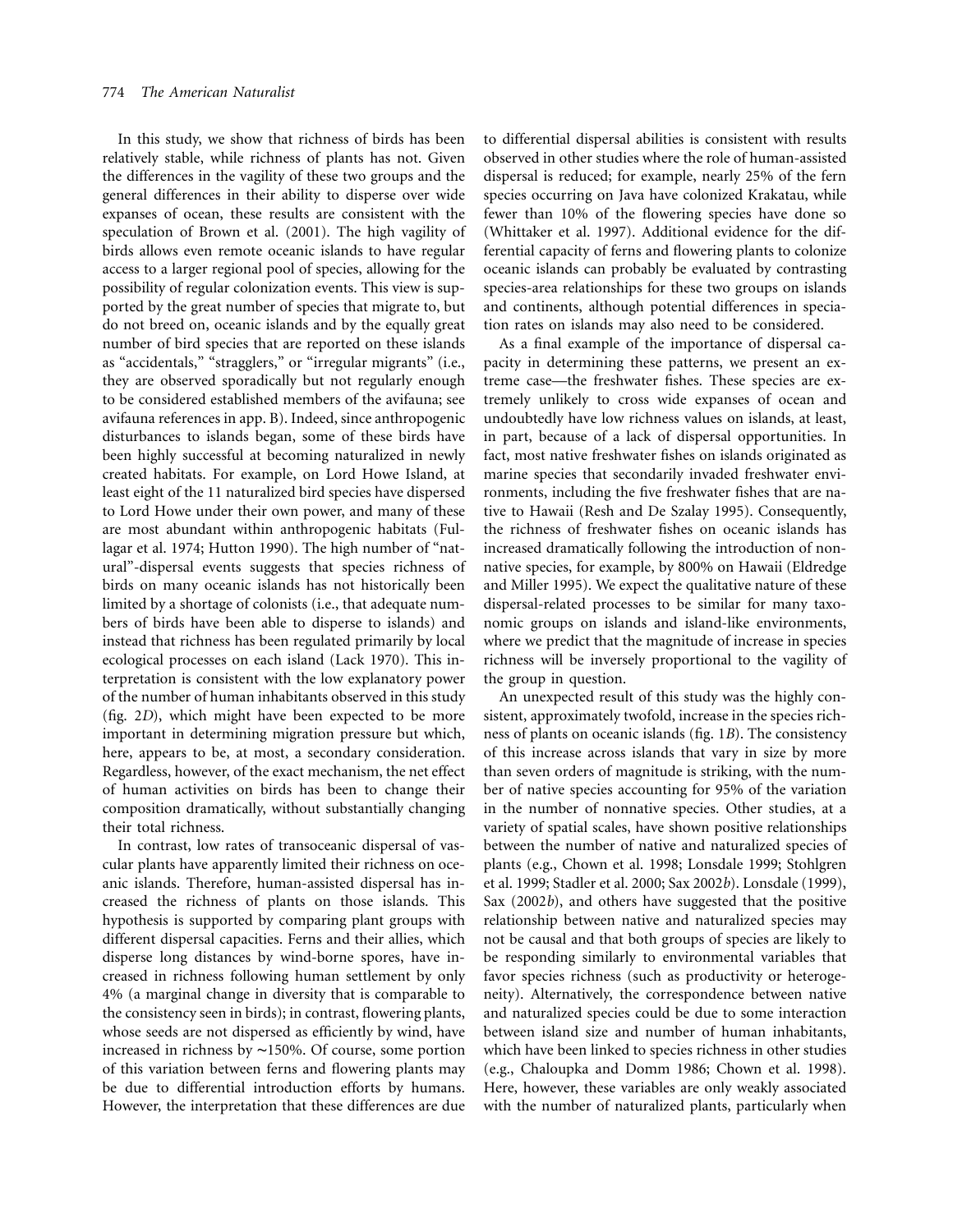the outlying points of Hawaii and New Zealand are excluded (fig. 2). Of course, all islands examined in this study are occupied by humans, so the relative explanatory power of number of human inhabitants may be expected to be reduced. It should be noted, however, that had we included uninhabited islands in this study the precision of this twofold increase in richness would have been reduced because uninhabited islands have increased in plant richness but not by the same proportion (see data in Chown et al. 1998). Still, it seems unlikely that island size, number of human inhabitants, or a similar response between native and naturalized species to environmental variables can, alone, account for the precision of the relationship shown here, where the number of native species explained 95% of the variation in the number of naturalized species. Undoubtedly, further work will be necessary to elucidate the mechanisms that can account for such a pattern.

Regardless of the mechanism, the consistency of this pattern begs the question of how this relationship will change in the future. We envision two principal alternatives. First, a new "carrying capacity" for plant species may have been reached, and few additional changes in richness will occur (although changes in composition could continue). This would be consistent with the pattern of bird richness, whose relatively unchanged values are consistent with the hypothesis that bird richness is at a carrying capacity on each island. Second, the current richness of plant species could be transient, increasing or decreasing in the future (Rosenzweig 2001). Richness could increase if the rate of extinctions remains low and the addition of nonnative species continues unabated. Alternatively, richness could ultimately decrease, if extinction rates of plants are inherently slow, and there is a long lag time before species en route to extinction actually become extinct. In the former case, species richness could conceivably continue to increase to levels that matched or even exceeded those on equal-sized areas of continents, while, in the latter case, species richness could conceivably decrease substantially. Further, if there were cascading extinction events, then species diversity could decline to levels well below those that existed before human arrival. Which of these alternatives are most likely is difficult to ascertain at this time, but the possibility of forthcoming extinctions in response to current patterns of invasions warrants considerable attention.

Although this study has examined changes in species richness on islands, it appears that qualitatively similar patterns occur on continents. At subglobal scales, the richness of plant species has increased substantially, while the richness of bird species has remained relatively unchanged. For example, in California, richness of plant species has increased; ∼28 species have become extinct, while over 1,000 species have become naturalized (Hickman 1993; Skinner and Pavlik 1994). In contrast, for birds in North America, richness has remained relatively unchanged; approximately seven to 12 species have gone extinct (depending on the inclusion of species lost to offshore islands and species only surviving in captivity) and ∼22 nonnative species have become naturalized (Groombridge 1992; Sax 1999). Unfortunately, at spatial scales smaller than large political and geographic units, changes in richness are difficult to detect because detailed records of species extirpations are generally lacking. This precludes us from making absolute determinations about how richness has changed at many mesoscales on continents. Nevertheless, the positive relationships identified between native and naturalized richness of plants (Lonsdale 1999; Stohlgren et al. 1999; Stadler et al. 2000; Sax 2002*b*), together with the relatively few recorded plant extinctions on continents, suggests that species richness has increased at many mesoscales.

If species richness is decreasing at global scales and increasing at mesoscales, then how is richness changing at microscales or local scales? At these smallest scales, we imagine that idiosyncratic processes may often determine the outcome of changes in richness. However, if there were a general pattern, then we imagine that it would be consistent with that of mesoscales. We suspect this because the available evidence for plant richness at local scales is consistent with the patterns observed for islands. Stohlgren et al. (1999), Levine (2000), and Sax (2002*b*) have all shown positive relationships between native and nonnative plant richness at local scales. So, while we are not certain how richness has changed locally, it seems likely that, at least in some cases, richness has increased. Validating this conjecture is important because this information could lead to a reorientation of much ecological research. Currently, many research projects are conducted with the tacit assumption that species richness has declined at local scales. Consequently, many studies examine the ecological effects of a reduction in species richness (e.g., Naeem et al. 1994, 1996; McGrady-Steed et al. 1997; Hector et al. 1999; Tilman 1999; Petchey 2000). In contrast to these conventional studies of declining richness, Richardson et al. (2000*b*) have shown that increases in richness may also be important. They show that increasing richness can initiate a feedback mechanism, through the role of mutualisms, which facilitates invasions, and further promotes additional increases in richness; similarly, other studies have demonstrated that plant invasions may be facilitated by mutualistic interactions with established biota (e.g., Schiffman 1997). Besides Richardson et al. (2000*b*), few other studies have explicitly examined the effects of wholesale increases in richness on ecological processes, despite the likelihood that this commonly occurs and despite the effects that these changes may cause. Instead, studies have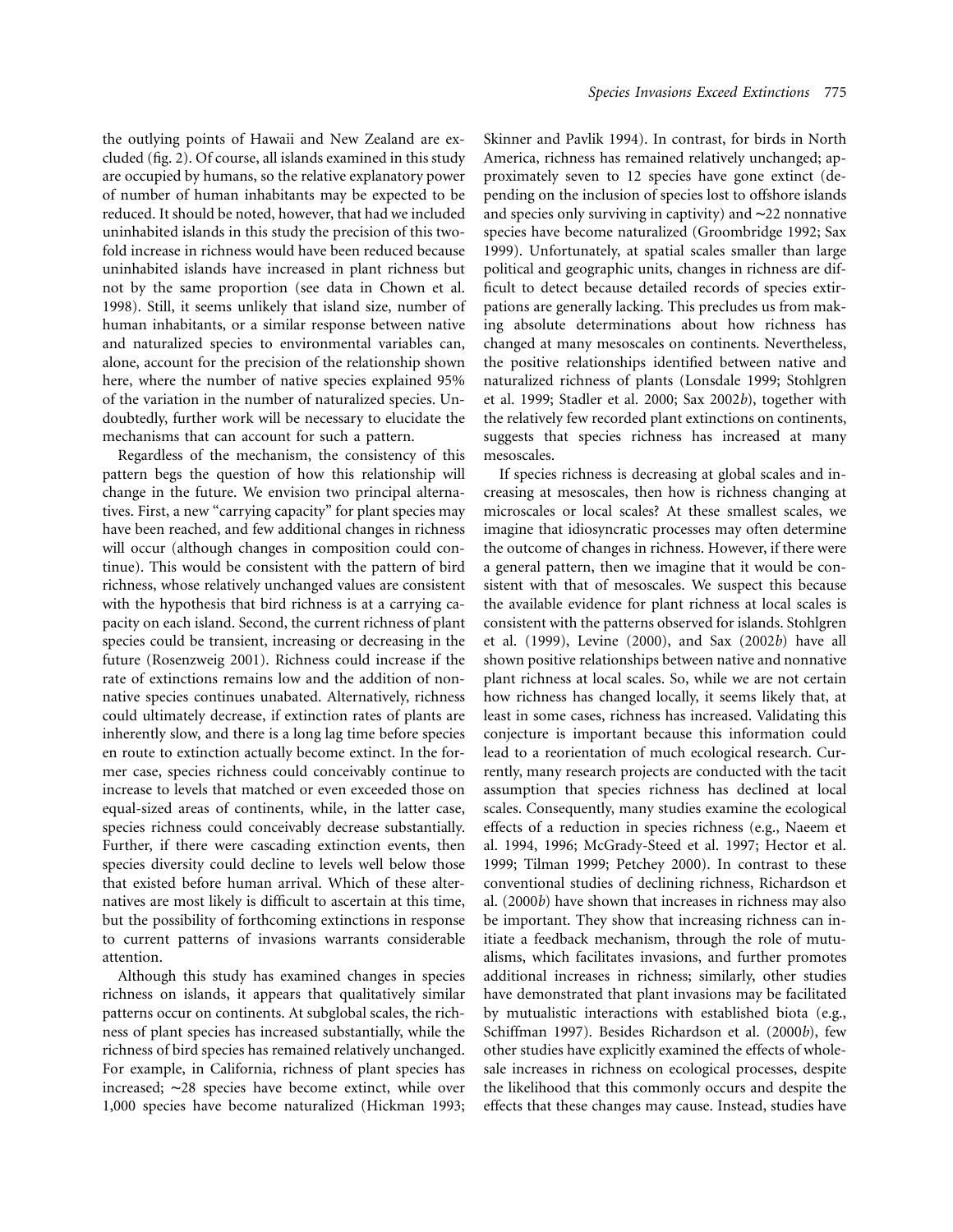focused on the effects of individual species invasions, thoroughly documenting these affects on community and ecosystem-level processes (e.g., Vitousek and Walker 1989). The effects of wholesale increases in species richness, however, may conceivably be much more significant, if not in type than certainly in magnitude. These effects could include the disruption of species interactions, the modification of successionary processes, the weakening of ecosystem stability, and the alteration of other ecosystemlevel processes (such as productivity and nutrient cycling). Further, these impacts may not be restricted to an ecological context but may also affect future patterns of evolution (Mooney and Cleland 2001). Undoubtedly, the field of ecology would be advanced by better understanding the potential consequences of increasing richness, and we hope that a body of theoretical and empirical work can be developed that will examine these issues.

On a final note, this work bears on the field of conservation biology in at least three ways. First, a direct consequence of the establishment of nonnative species around the globe, coupled with the loss of some to many native species, is an increasing homogenization of floras and faunas (Harrison 1993; Brown 1995; Vitousek et al. 1996; Wilson 1997; McKinney 1998). This loss of distinctive biotas is particularly problematic given its application on both islands and continents. Second, as articulated by Angermeier (1994) and empirically demonstrated in this study, counts of species richness that do not distinguish between native and nonnative components of that richness are poor metrics of a system's ecological integrity. Third, it is unclear at this time whether the increases in species richness of plants on oceanic islands are ephemeral; it is not unlikely that many plant species will become extinct in the future as a direct consequence of current processes. Future ecological research should address how changes in species number and identity affect natural ecosystems and whether mass extinction events on islands are likely to occur.

#### **Acknowledgments**

We thank T. Case, J. Caselle, B. Gaylord, S. Holbrook, M. Lomolino, I. Parker, W. Rice, D. Richardson, J. Shima, R. Warner, and two anonymous reviewers for comments on this article or an earlier version. This work also benefited from a conversation with R. Whittaker. This work was supported by a grant from the National Center of Ecological Analysis and Synthesis to J.H.B. This is contribution 90 of the Partnership for Interdisciplinary Studies of Coastal Oceans: A Long-Term Ecological Consortium funded by the David and Lucile Packard Foundation.

## **APPENDIX A**

## **Detailed Methods**

## *Island Selection*

Island and island archipelagos were selected if they met four criteria. First, they had to be oceanic, that is, not land bridge islands. Second, they had to currently be inhabited by a permanent human settlement (note that islands occupied by only a scientific or weather station were not included). Third, the vascular flora or avifauna of the island had to have been surveyed multiple times. Fourth, the most recent survey had to have been published within the past 22 years, that is, since 1980. In addition, three exceptions to these criteria were made for specific islands. First, New Zealand was included in the data set despite its former land connection with Australia. This was done because of its long period of isolation (∼80 million years), its submergence of over 80% of its existing land area during periods with higher sea levels, and its extensive glaciations. Together these factors have caused the loss of much of its archaic or continental flora and fauna, making it largely comparable with true oceanic islands. Second, the Chatham Islands (a continental land fragment of Gondwanaland) were included since available evidence suggests that the islands were entirely submerged, or nearly so, ∼4 million years ago; therefore, the islands' current flora and fauna were gained through geologically recent dispersal events, such that, for all practical purposes, its biota are truly oceanic (Campbell 1998; Trewick 2000). Third, Iceland was not included in the data set, since its long period of contact with Europeans makes it difficult to determine whether species are native or nonnative. Note that most islands that met these criteria did so for either plants or birds, with only a few meeting the criteria for both groups. Note also that several apparently obvious midsized islands were excluded because they did not meet one or more of the listed criteria. This does not imply that these islands did not fit the pattern described for other islands but, instead, that we followed our set of a priori criteria. For example, the vascular flora of Guam was last described in 1974, so it was excluded by our fourth criterion, even though that publication listed the island as having 282 native plants and 187 nonnative ones (numbers that are generally consistent with those described for other islands in the results; Lee 1974). The vascular flora of the Society Islands was excluded since recent information was only available on the flowering plants (Welsh 1998), even though that publication listed the islands as having 301 extant native and 210 naturalized species. Similarly, the vascular flora of the Galápagos and the biota of New Caledonia, both with many naturalized species, were excluded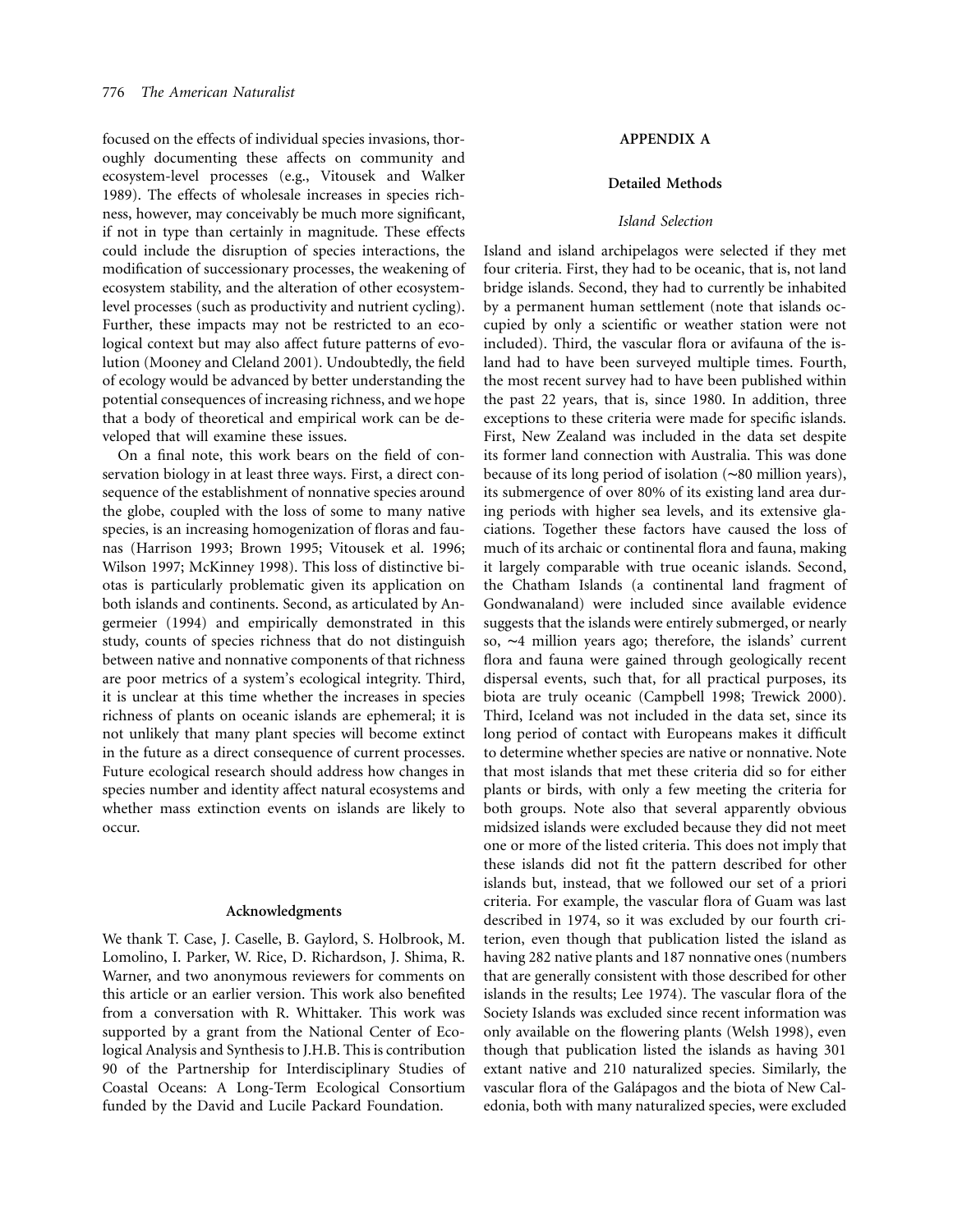for failure to meet the above criteria (Galápagos: A. Tye, personal communication; New Caledonia: MacKee 1994; Gargominy et al. 1996). Note further that, unlike values used for islands in some previous compilations, none of the values for individual islands or island archipelagos used here are based solely on regional field guides but, instead, include published critical examinations of an individual island or archipelago.

## *Species Status*

Species on each island (or island archipelago) were identified as native or nonnative and extant or extinct. For birds, these values are generally consistent with those reported in the literature (table B1). Some small alterations of these reported values were necessary, however, because not all studies used the same operational definitions of native, nonnative, and naturalized. Here we consider all species that have arrived to an island following human settlement to be nonnative, regardless of whether or not they arrived with human assistance. Further, birds were considered to be established, whether they were natives or nonnatives, only if there was evidence of successful reproduction on multiple occasions. Thus, species that were only known to have reproduced once, or not at all, were not considered to be established and were not considered further here. Note that this criterion excludes most migrants, vagrants, waifs, and so forth. Further, only currently established nonnative species were considered to be extant; nonnative species that had formerly been established but apparently become extinct were not considered here. On Hawaii and New Zealand, no exact consensus has been reached for these numbers due to differences in taxonomy and the extent of the archipelagos considered. For Hawaii, taxonomy follows James and Olson (1991) and Olson and James (1991) for all species described by them and Pratt et al. (1987) otherwise. Further, the Hawaiian Islands considered in this study include all of the main islands, as well as the northwestern islands as far from the main islands as Laysan. For New Zealand, taxonomy follows Turbott (1990), and the islands considered include North, South, Stewart, and all land bridge islands but not islands that are geographically isolated from the mainland but within its political jurisdiction.

For plants, applying operational definitions of species status (and, subsequently, using values altered from those reported in the literature) may seem unnecessary because the qualitative pattern of few native extinctions and many naturalizations is robust to the definitions used. Nevertheless, we did this to facilitate comparisons between islands. We began by using the same definitions for plants as those defined above for birds. However, given the differences that exist between birds and plants, we also invoked several additional criteria. First, plants that are cultivated, or that are otherwise directly aided by humans (e.g., through watering), were not considered to be naturalized and were not considered further here. This includes a very large number of species on some islands; for example, in New Zealand, more than 20,500 plant species are known to be cultivated or grown as garden ornamentals (Landcare Research Herbarium at Lincoln [CHR], personal communication, 1999). Second, species that were only observed once, regardless of whether they were presumed to be native or nonnative, were not considered to be established. Similarly, there were a small number of species (fewer than 20) that were observed more than once but sporadically in time and/or space, for example, being seen only twice in 150 yr. These species were not considered to be established because their presence was likely to be the result of repeated introduction events. Third, species were considered to be extinct if they had not been observed within 50 yr of the most recent survey. Note that, in some cases, insufficient information was available to determine whether any native species had become extinct, in which case these islands were not used in determining relationships between extant and extinct species (tables 1, 2). The only exceptions to the application of these operational definitions are for Hawaii and New Zealand, for which species values are taken directly from cited sources. For Hawaii, the number of nonnative species and the number of extant natives were taken directly from the literature, while the number of plant species presumed to be extinct were taken from an on-line database at the Bishop Museum (1999); for New Zealand all plant values were from a personal communication with the Landcare Research Herbarium at Lincoln (CHR; table 1).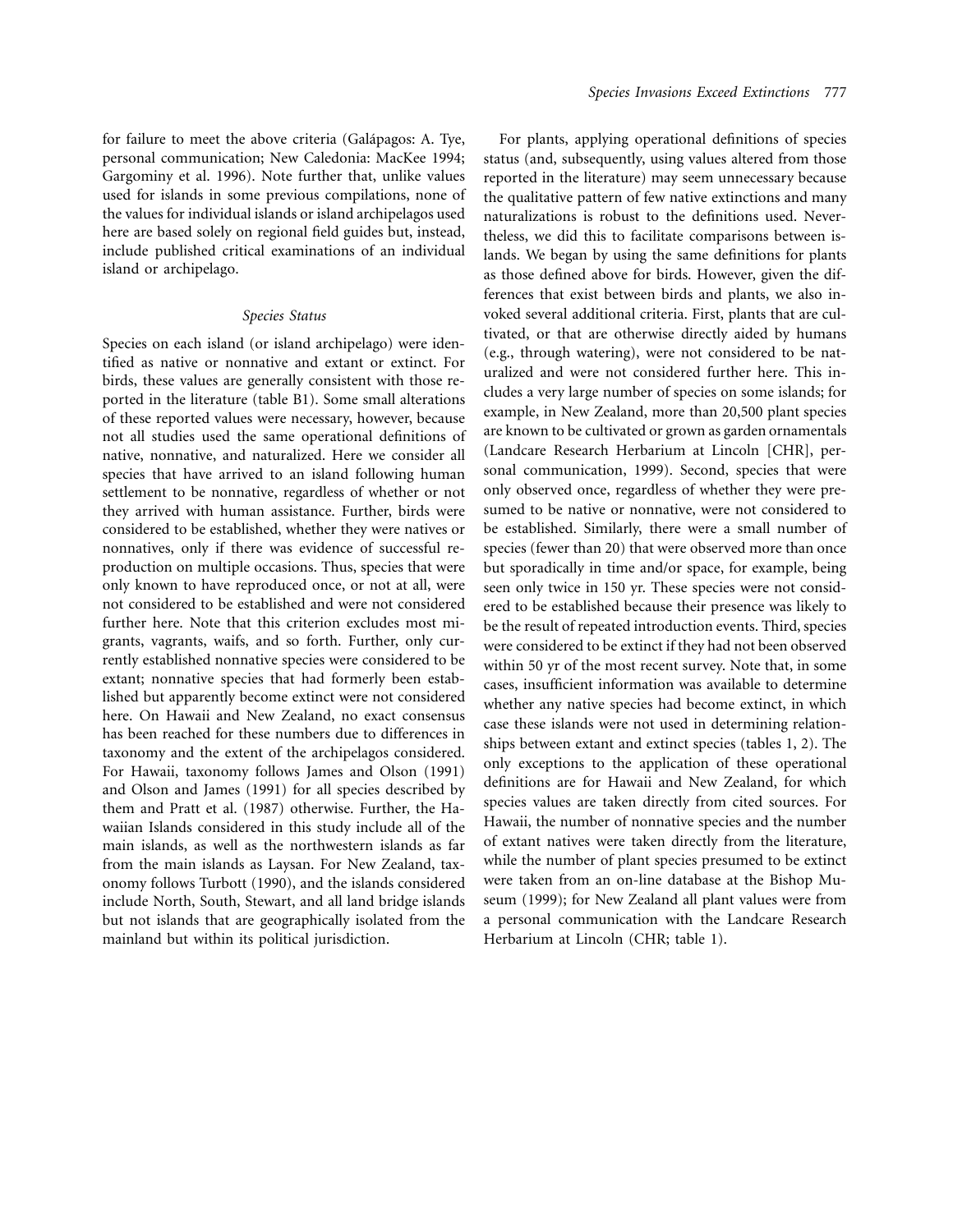## **APPENDIX B**

|  | Table B1: Data references |
|--|---------------------------|
|  |                           |

| Island (or archipelago)         | References                                                                                                                            |  |  |  |
|---------------------------------|---------------------------------------------------------------------------------------------------------------------------------------|--|--|--|
| Andaman/Nicobar Islands         | Mathur 1968; Lever 1987; Ripley and Beehler 1989                                                                                      |  |  |  |
| Ascension Island                | Blair 1989; Ashmole and Ashmole 1997                                                                                                  |  |  |  |
| Chatham Islands                 | Lever 1987; Freeman 1994; Millener 1999                                                                                               |  |  |  |
| Christmas Island (Indian Ocean) | Bailey 1977; Du Puy 1993                                                                                                              |  |  |  |
| Cocos (Keeling) Islands         | Telford 1993                                                                                                                          |  |  |  |
| Cook Islands                    | Holyoak and Thibault 1984; Pratt et al. 1987; Steadman 1989, 1991, 1995,<br>1997; Kirch et al. 1995                                   |  |  |  |
| Easter Island                   | Johnson et al. 1970; Flenley et al. 1991; Zizka 1991; Steadman et al. 1994;<br>Marticorena and Rodriguez 1995; Steadman 1995          |  |  |  |
| Fiji Islands                    | Steadman 1989; Beckon 1993                                                                                                            |  |  |  |
| Galápagos Islands               | Harris 1973; Kramer 1984; Steadman et al. 1991                                                                                        |  |  |  |
| Guam Island                     | Jenkins 1983; Fritts and Rodda 1998                                                                                                   |  |  |  |
| Hawaiian Islands                | James and Olson 1991; Olson and James 1991; Eldredge and Miller 1995,<br>1998; Pyle 1997; Bishop Museum 1999                          |  |  |  |
| Heron Island                    | Rogers and Morrison 1994; Rowland 1995, 1996                                                                                          |  |  |  |
| Lord Howe Island                | Cassels 1984; Hutton 1990; Green 1994                                                                                                 |  |  |  |
| Mangareva Island                | St. John 1988                                                                                                                         |  |  |  |
| Marquesas Islands               | Holyoak and Thibault 1984; Pratt et al. 1987; Steadman and Rolett 1996                                                                |  |  |  |
| Mauritius Island                | Cheke 1987; Mourer-Chauvire et al. 1999                                                                                               |  |  |  |
| Nauru Island                    | Thaman et al. 1994                                                                                                                    |  |  |  |
| New Zealand Islands             | Cassels 1984; Turbott 1990; Robertson and Heather 1999; Landcare Research<br>Herbarium at Lincoln (CHR), personal communication, 1999 |  |  |  |
| Norfolk Island                  | Schodde et al. 1983; Ritchie 1989; Green 1994; Anderson 1996                                                                          |  |  |  |
| Northern Line Islands           | Webster 1985; Webster et al. 1992                                                                                                     |  |  |  |
| Palau Islands                   | Pratt et al. 1980                                                                                                                     |  |  |  |
| Pitcairn Island                 | Hiroa 1945; Florence et al. 1995                                                                                                      |  |  |  |
| Reunion Island                  | Cheke 1987; Mourer-Chauvire et al. 1999                                                                                               |  |  |  |
| Rodriquez Island                | Cheke 1987; Mourer-Chauvire et al. 1999                                                                                               |  |  |  |
| Saint Helena Island             | Olson 1975; Lever 1987; Brooke et al. 1995; Oldfield and Sheppard 1997                                                                |  |  |  |
| Samoa Islands                   | Watling 1982; Milberg and Tyrberg 1993; Steadman 1993b                                                                                |  |  |  |
| Society Islands                 | Pratt et al. 1987; Walters 1988; Steadman 1989, 1997                                                                                  |  |  |  |
| Tonga Islands                   | Steadman 1993a; Steadman and Freifeld 1998                                                                                            |  |  |  |
| Tristan da Cunha Island         | Groves 1981; Richardson 1984; Watkins and Furness 1986                                                                                |  |  |  |
| Wake Island                     | Cassels 1984; Jones 1995                                                                                                              |  |  |  |

Note: References to the flora, avifauna, and archaeological history of each island or island archipelago by locality. Note that this list of references is sufficient to generate the data used in this study (tables 1, 2). This list does not include the numerous additional references that exist for these islands because these older references are generally cited within the ones presented here.

#### **Literature Cited**

- Anderson, A. 1996. Discovery of a prehistoric habitation site on Norfolk Island. Journal of the Polynesian Society 105:479–486.
- Angermeier, P. L. 1994. Does biodiversity include artificial diversity? Conservation Biology 8:600–602.
- Ashmole, N. P., and M. J. Ashmole. 1997. The land fauna of Ascension Island: new data from caves and lava flows, and a reconstruction of the prehistoric ecosystem. Journal of Biogeography 24:549–589.
- Atkinson, I. A. E., and E. K. Cameron. 1993. Human in-

fluence on the terrestrial biota and biotic communities of New Zealand. Trends in Ecology & Evolution 8: 447–451.

- Bailey, E. 1977. The Christmas Island story. Stacey, London.
- Beckon, W. N. 1993. The effect of insularity on the diversity of land birds in the Fiji Islands: implications for refuge design. Oecologia (Berlin) 94:318–329.
- Bishop Museum. 1999. Hawaiian flowering plant checklist database. http://www.bishopmuseum.org/bishop/HBS/ plantchecksearch.html.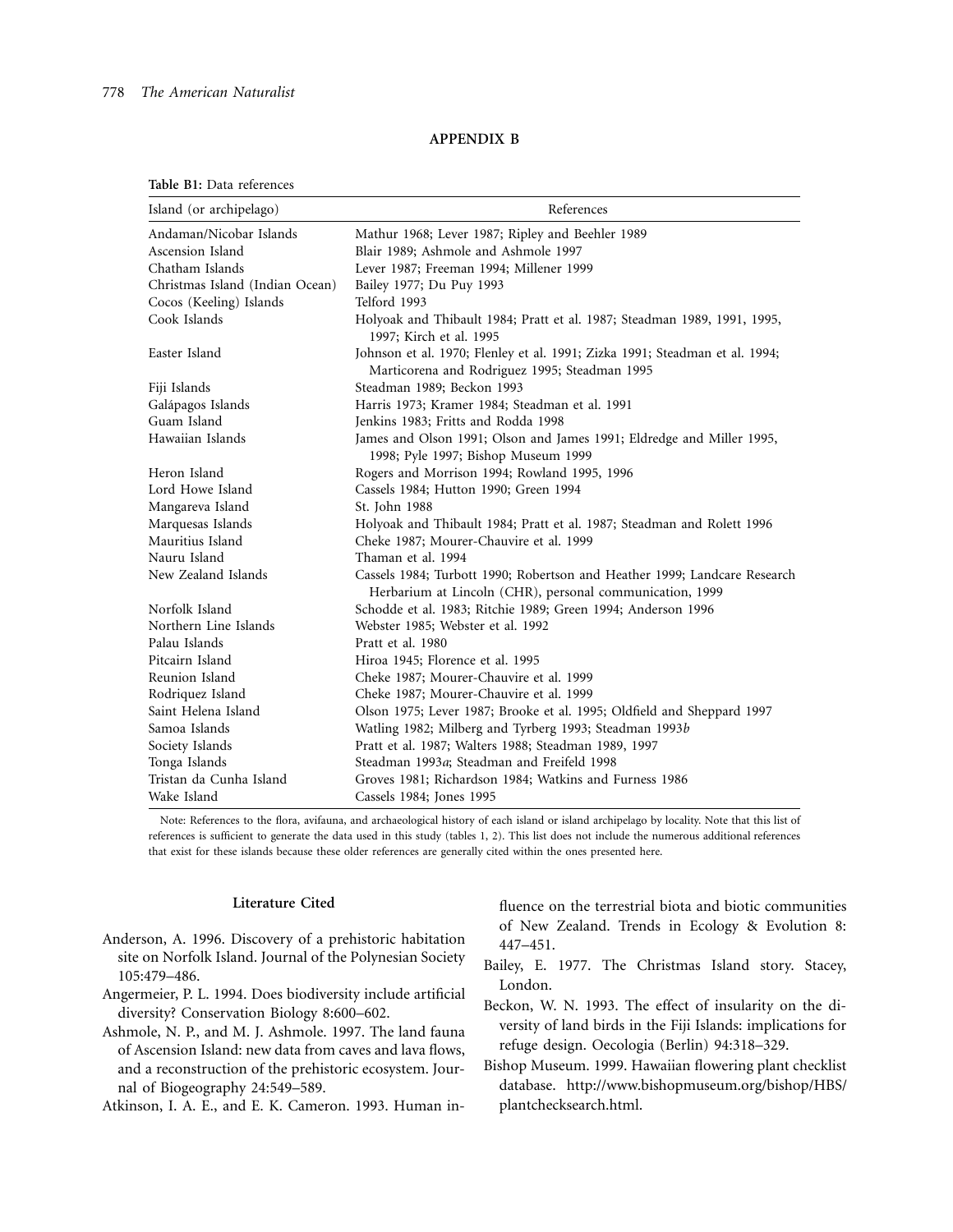- Blair, M. 1989. The RAFOS expedition to Ascension Island. Royal Air Force Ornithological Society 19:1–35.
- Brooke, R. K., J. L. Lockwood, and M. P. Moulton. 1995. Patterns of success in passeriform bird introductions on Saint Helena. Oecologia (Berlin) 103:337–342.
- Brown, J. H. 1995. Macroecology. University of Chicago Press, Chicago.
- Brown, J. H., S. K. M. Ernest, J. M. Parody, and J. P. Haskell. 2001. Regulation of diversity: maintenance of species richness in changing environments. Oecologia (Berlin) 126:321–332.
- Burrows, C. J. 1995. A macrofossil flora from sediments in a lagoon marginal to Lake Coleridge, Canterbury, New Zealand. New Zealand Journal of Botany 33: 519–522.
- ———. 1997*a*. An interglacial macrofossil flora from Schulz Creek, north Westland, New Zealand. New Zealand Journal of Botany 35:187–194.
- ———. 1997*b*. A macrofossil flora from early Aranuian lake-bed deposits, Doubtful River, Waiau-uha catchment, North Canterbury, New Zealand. New Zealand Journal of Botany 35:545–553.
- Burrows, C. J., P. Randall, N. T. Moar, and B. G. Butterfield. 1993. Aranuian vegetation history or the Arrowsmith Range, Canterbury, New Zealand. III. Vegetation changes in the Cameron, upper South Ashburton, and Paddle Hill Creek catchments. New Zealand Journal of Botany 31:147–174.
- Campbell, H. J. 1998. Fauna and flora of the Chatham Islands: less than 4 m.y. old? Geology and Genes 97: 15–16.
- Carlton, J. T. 1979. Introduced invertebrates of San Francisco Bay. Pages 427–444 *in* T. J. Conomos, ed. San Francisco Bay, the urbanized estuary. American Association for the Advancement of Science, Pacific Division, San Francisco.
- ———. 1996. Biological invasions and cryptogenic species. Ecology 77:1653–1655.
- Case, T. J. 1996. Global patterns in the establishment and distribution of exotic birds. Biological Conservation 78: 69–96.
- Case, T. J., and D. T. Bolger. 1991. The role of introduced species in shaping the abundance and distribution of island reptiles. Evolutionary Ecology 5:272–290.
- Cassels, R. 1984. The role of prehistoric man in the faunal extinctions of New Zealand and other Pacific Islands. Pages 741–767 *in* P. S. Martin and R. G. Klein, eds. Quaternary extinctions: a prehistoric revolution. University of Arizona Press, Tucson.
- Chaloupka, M. Y., and S. B. Domm. 1986. Role of anthropochory in the invasion of coral cays by alien flora. Ecology 67:1536–1547.
- Cheke, A. S. 1987. An ecological history of the Mascarene

Islands, with particular reference to extinctions and introductions of land vertebrates. Pages 5–89 *in* A. W. Diamond, ed. Mascarene Island birds. Cambridge University Press, Cambridge.

- Chown, S. L., N. J. M. Gremmen, and K. J. Gaston. 1998. Ecological biogeography of southern ocean islands: species-area relationships, human impacts, and conservation. American Naturalist 152:562–575.
- Clarkson, B. R., B. D. Clarkson, and R. N. Patel. 1992. The pre-Taupo eruption (c. AD 130) forest of the Benneydale-Pureora district, central North Island, New Zealand. Journal of the Royal Society of New Zealand 22:61–76.
- Clarkson, B. R., M. S. McGlone, D. J. Lowe, and B. D. Clarkson. 1995. Macrofossils and pollen representing forests of the pre-Taupo volcanic eruption (c. 1850 yr BP) era at Pureora and Benneydale, central North Island, New Zealand. Journal of the Royal Society of New Zealand 25:263–281.
- Crawley, M. J. 1997. Biodiversity. Pages 595–632 *in* M. J. Crawley, ed. Plant ecology. Blackwell Science, Oxford.
- D'Antonio, C. M., and P. M. Vitousek. 1992. Biological invasions by exotic grasses, the grass/fire cycle, and global change. Annual Review of Ecology and Systematics 23:63–87.
- Diamond, J. M., and C. R. Veitch. 1981. Extinctions and introductions of the New Zealand avifauna: cause and effect? Science (Washington, D.C.) 211:499–501.
- Du Puy, D. J. 1993. Christmas Island. Flora of Australia 50:1–30.
- Ebenhard, T. 1988. Introduced birds and mammals and their ecological effects. Swedish Wildlife Research 13: 1–107.
- Eldredge, L. G., and S. E. Miller. 1995. How many species are there in Hawai'i? Bishop Museum Occasional Papers 41:3–18.
- ———. 1998. Numbers of Hawaiian species: supplement 3, with notes on fossil species. Bishop Museum Occasional Papers 55:3–15.
- Elliot, M. B., J. R. Flenley, and D. G. Sutton. 1998. A late Holocene pollen record of deforestation and environmental change from the Lake Tauanui catchment, Northland, New Zealand. Journal of Paleolimnology 19: 23–32.
- Elton, C. S. 1958. The ecology of invasions by animals and plants. Methuen, London.
- Flenley, J. R., A. S. M. King, J. Jackson, and C. Chew. 1991. The Late Quaternary vegetational and climatic history of Easter Island. Journal of Quaternary Science 6: 85–115.
- Florence, J., S. Waldren, and A. J. Chepstow-Lusty. 1995. The flora of the Pitcairn Islands: a review. Biological Journal of the Linnean Society 56:79–119.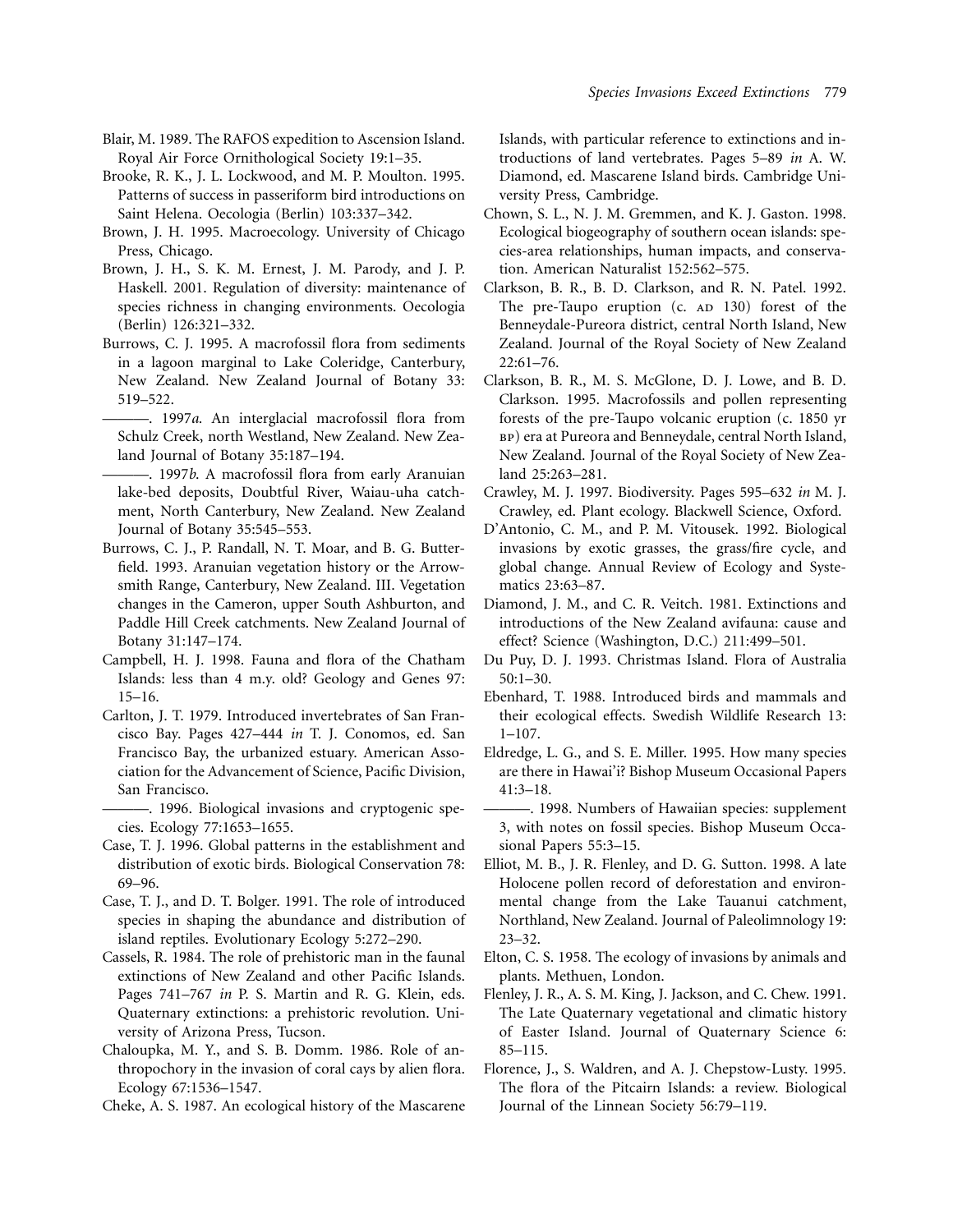- Freeman, A. N. D. 1994. Landbirds recorded at the Chatham Islands, 1940 to December 1993. Notornis 41: 127–141.
- Fritts, T. H., and G. H. Rodda. 1998. The role of introduced species in the degradation of island ecosystems: a case history of Guam. Annual Review of Ecology and Systematics 29:113–140.
- Fullagar, P. J., J. L. McKean, and G. F. Van Tets. 1974. Pages 55–72 *in* H. F. Recher and S. S. Clark, eds. Environmental survey of Lord Howe Island: a report to the Lord Howe Island Board. Government Printer, Sydney.
- Gargominy, O., P. Bouchet, M. Pascal, T. Jaffré, and J. Tourneur. 1996. Conséquences des introductions d'espèces animales et végétales sur la biodiversité en Nouvelle-Cale´donie. Revue d'Ecologie la Terre et la Vie 51:375–402.
- Green, P. S. 1994. Norfolk Island and Lord Howe Island. Flora of Australia 49:1–25.
- Groombridge, B., ed. 1992. Global biodiversity: status of the Earth's living resources. Chapman & Hall, London.
- Groves, E. W. 1981. Vascular plant collections from the Tristan da Cunha group of islands. Bulletin of the British Museum (Natural History) Botany Series 8:333–420.
- Harris, M. P. 1973. The Galápagos avifauna. Condor 75: 265–278.
- Harrison, S. 1993. Species diversity, spatial scale, and global change. Pages 388–401 *in* P. M. Kareiva, J. G. Kingsolver, and R. B. Huey, eds. Biotic interactions and global change. Sinauer, Sunderland, Mass.
- Hector, A., B. Schmid, C. Beierkuhnlein, M. C. Caldeira, M. Diemer, P. G. Dimitrakopoulos, J. A. Finn, et al. 1999. Plant diversity and productivity experiments in European grasslands. Science (Washington, D.C.) 286: 1123–1127.
- Hickman, J. C., ed. 1993. The Jepson manual: higher plants of California. University of California Press, Berkeley.
- Hiroa, T. R. 1945. An introduction to Polynesian anthropology. Bernice P. Bishop Museum Bulletin 187:1–133.
- Holyoak, D. T., and J.-C. Thibault. 1984. Contribution a` l'étude des oiseaux de Polynesie orientale. Memoires du Museum National d'Histoire Naturelle 127:1–209.

Hutton, I. 1990. Birds of Lord Howe Island: past and present. Lithocraft Graphics, Melbourne.

- James, H. F. 1995. Prehistoric extinctions and ecological changes on oceanic islands. Pages 88–102 *in* P. M. Vitousek, L. L. Loope, and H. Adsersen, eds. Islands: biological diversity and ecosystem functioning. Springer, Heidelberg.
- James, H. F., and S. L. Olson. 1991. Descriptions of thirtytwo new species of birds from the Hawaiian Islands. II. Passeriformes. Ornithological Monographs 46:1–88.
- Jenkins, J. M. 1983. The native forest birds of Guam. Ornithological Monographs 31:1–61.
- Johnson, A. W., W. R. Millie, and G. Moffet. 1970. Notes on the birds of Easter Island. Ibis 112:532–538.
- Jones, H. L. 1995. Bird observations on Wake Atoll. Western Birds 26:65–75.
- Kirch, P. V., D. W. Steadman, V. L. Butler, J. Hather, and M. I. Weisler. 1995. Prehistory and human ecology in eastern Polynesia: excavations at Tangatatau Rockshelter, Mangaia, Cook Islands. Archaeology in Oceania 30: 47–65.
- Kramer, P. 1984. Man and other introduced organisms. Biological Journal of the Linnean Society 21:253–258.
- Lack, D. 1970. Island birds. Biotropica 2:29–31.
- Lee, M. A. B. 1974. Distribution of native and invader plant species on the island of Guam. Biotropica 6: 158–164.
- Lever, C. 1987. Naturalized birds of the world. Longman, Essex.
- Levine, J. M. 2000. Species diversity and biological invasions: relating local process to community pattern. Science (Washington, D.C.) 288:852–854.
- Lonsdale, W. M. 1999. Global patterns of plant invasions and the concept of invasibility. Ecology 80:1522–1536.
- MacArthur, R. H., and E. O. Wilson. 1967. The theory of island biogeography. Princeton University Press, Princeton, N.J.
- Mack, R. N. 1981. Invasion of *Bromus tectorum* into western North America: an ecological chronicle. Agro-Ecosystems 7:145–165.
- MacKee, H. S. 1994. Catalogue des plantes introduites et cultivées en Nouvelle-Calédonie. Museum National D'Histoire Naturelle, Paris.
- Marticorena, C., and R. Rodriguez. 1995. Flora de Chile. Vol. 1. Pteridophyta-Gymnospermae. Universidad de Concepcion, Concepcion.
- Mathur, L. P. 1968. History of the Andaman and Nicobar Islands, 1756–1966. Sterling, Delhi.
- McGrady-Steed, J., P. M. Harris, and P. J. Morin. 1997. Biodiversity regulates ecosystem predictability. Nature 390:162–165.
- McKinney, M. L. 1998. On predicting biotic homogenization: species-area patterns in marine biota. Global Ecology and Biogeography Letters 7:297–301.
- Milberg, P., and T. Tyrberg. 1993. Naive birds and noble savages—a review of man-caused prehistoric extinctions of island birds. Ecography 16:229–250.
- Millener, P. R. 1999. The history of the Chatham Islands' bird fauna of the last 7000 years—a chronicle of change and extinction. Smithsonian Contributions to Paleobiology 89:85–109.
- Mooney, H. A., and E. E. Cleland. 2001. The evolutionary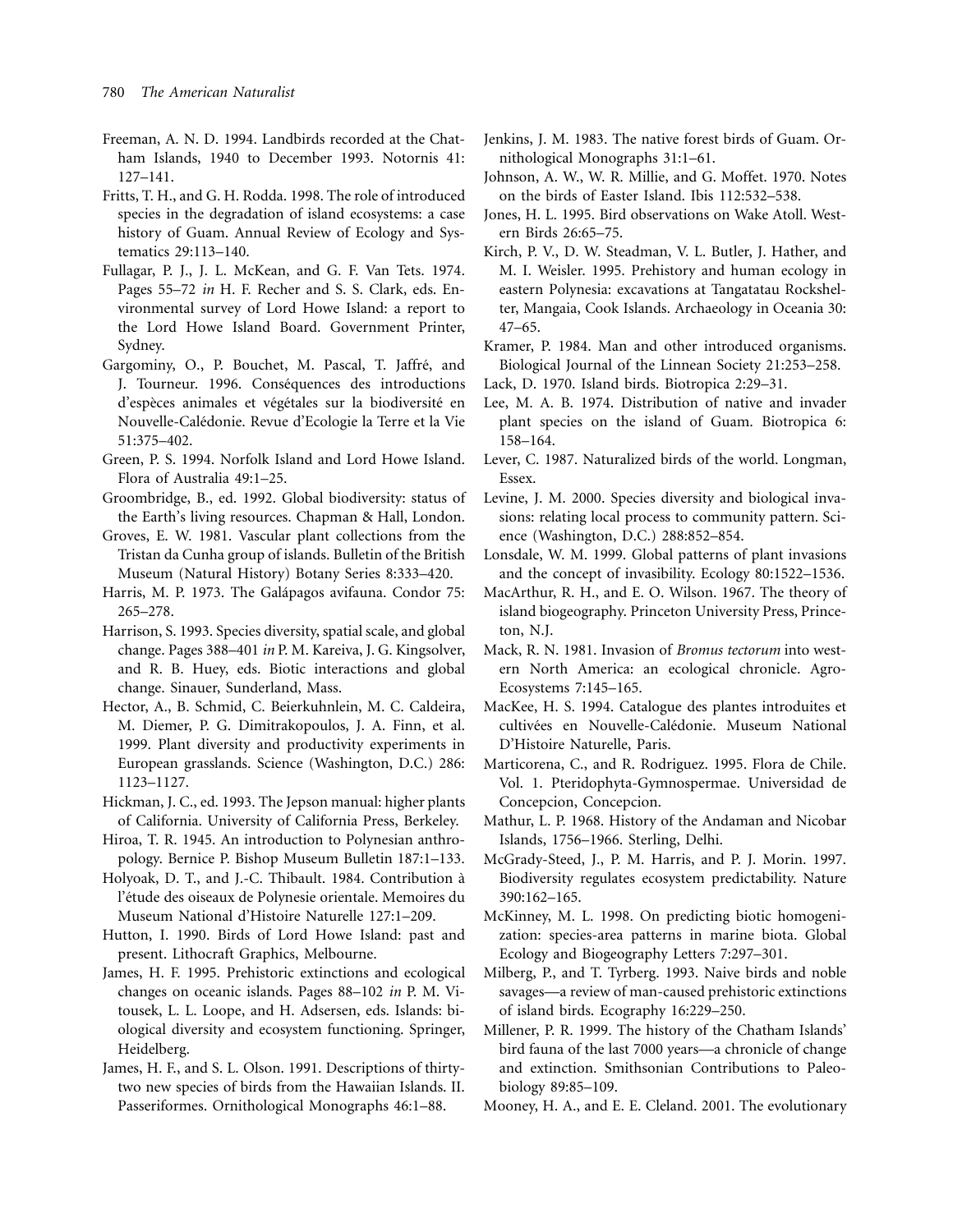impact of invasive species. Proceedings of the National Academy of Sciences of the USA 98:5446–5451.

- Mourer-Chauvire, C., R. Bour, S. Ribes, and F. Moutou. 1999. The avifauna of Reunion Island (Mascarene Islands) at the time of the arrival of the first Europeans. Smithsonian Contributions to Paleobiology 89:1–38.
- Naeem, S., L. J. Thompson, S. P. Lawler, J. H. Lawton, and R. M. Woodfin. 1994. Declining biodiversity can alter the performance of ecosystems. Nature 368: 734–737.
- Naeem, S., K. Håkansson, J. H. Lawton, M. J. Crawley, and L. J. Thompson. 1996. Biodiversity and plant productivity in a model assemblage of plant species. Oikos 76:259–264.
- Newmark, W. D. 1995. Extinction of mammal populations in western North American national parks. Conservation Biology 9:512–526.
- Newnham, R. M., P. J. de Lange, and D. J. Lowe. 1995. Holocene vegetation, climate and history of a raised bog complex, northern New Zealand based on palynology, plant macrofossils and tephrochronology. Holocene 5: 267–282.
- Ogden, J., R. M. Newnham, J. G. Palmer, R. G. Serra, and N. D. Mitchell. 1993. Climatic implications of macroand microfossil assemblages from late Pleistocene deposits in northern New Zealand. Quaternary Research 39:107–119.
- Oldfield, S., and C. Sheppard. 1997. Conservation of biodiversity and research needs in the UK Dependent Territories. Journal of Applied Ecology 34:1111–1121.
- Olson, S. L. 1975. Paleornithology of St. Helena Island, South Atlantic Ocean. Smithsonian Contributions to Paleobiology 23:1–49.
- Olson, S. L., and H. F. James. 1991. Descriptions of thirtytwo new species of birds from the Hawaiian Islands. I. Non-passeriformes. Ornithological Monographs 45: 1–88.
- Petchey, O. L. 2000. Species diversity, species extinction, and ecosystem function. American Naturalist 155: 696–702.
- Pimm, S. L., M. E. Moulton, and L. J. Justice. 1994. Bird extinctions in the central Pacific. Philosophical Transactions of the Royal Society of London B, Biological Sciences 344:27–33.
- Pratt, H. D., J. Engbring, P. L. Bruner, and D. G. Berrett. 1980. Notes on the taxonomy, natural history, and status of the resident birds of Palau. Condor 82:117–131.
- Pratt, H. D., P. L. Bruner, and D. G. Berrett. 1987. The birds of Hawaii and the tropical Pacific. Princeton University Press, Princeton, N.J.
- Pyle, R. L. 1997. Checklist of the birds of Hawaii—1997. Elepaio 57:129–138.

Resh, V. H., and F. A. De Szalay. 1995. Streams and rivers

of Oceania. Pages 717–736 *in* C. E. Cushing, K. W. Cummins, and G. W. Minshall, eds. River and stream ecosystems. Elsevier, Amsterdam.

- Richardson, D. M., P. Pyšek, M. Rejmánek, M. G. Barbour, F. D. Panetta, and C. J. West. 2000*a*. Naturalization and invasion of alien plants: concepts and definitions. Diversity and Distributions 6:93–107.
- Richardson, D. M., N. Allsopp, C. M. D'Antonio, S. J. Milton, and M. Rejmánek. 2000*b*. Plant invasions—the role of mutualisms. Biological Reviews of the Cambridge Philosophical Society 75:65–93.
- Richardson, M. E. 1984. Aspects of the ornithology of the Tristan Da Cunha group. Cormorant 12:123–201.
- Ripley, S. D., and B. M. Beehler. 1989. Ornithogeographic affinities of the Andaman and Nicobar Islands. Journal of Biogeography 16:323–332.
- Ritchie, N. 1989. Archaeology and history of Norfolk Island. Archaeology in New Zealand 32:118–134.
- Robertson, H. A., and B. D. Heather. 1999. The hand guide to the birds of New Zealand. Penguin, Auckland.
- Rogers, R. W., and D. Morrison. 1994. Floristic change on Heron Island, a Coral Cay in the Capricorn-Bunker Group, Great Barrier Reef. Australian Journal of Botany 42:297–305.
- Rosenzweig, M. L. 2001. The four questions: what does the introduction of exotic species do to diversity? Evolutionary Ecology Research 3:361–367.
- Rowland, M. J. 1995. Indigenous water-craft use in Australia: the "big picture" and small experiments on the Queensland coast. Bulletin of the Australian Institute for Maritime Archaeology 19:5–18.
- -. 1996. Prehistoric archaeology of the Great Barrier Reef province—retrospect and prospect. Pages 191–212 *in* P. Veth and P. Hiscock, eds. Archaeology of northern Australia. University of Queensland Anthropology Museum, St. Lucia.
- Sax, D. F. 1999. Native and exotic species distributions: implications for general models of diversity, from community to biogeographic scales. Ph.D. diss. University of New Mexico, Albuquerque.
- -. 2001. Latitudinal gradients and geographic ranges of exotic species: implications for biogeography. Journal of Biogeography 28:139–150.
- ———. 2002*a*. Equal diversity in disparate species assemblages: a comparison of native and exotic woodlands in California. Global Ecology & Biogeography 11:49–58.
- ———. 2002*b*. Native and naturalized plant diversity are positively correlated in scrub communities of California and Chile. Diversity and Distributions 8:193–210.
- Sax, D. F., and J. H. Brown. 2000. The paradox of invasion. Global Ecology & Biogeography 9:363–372.
- Schiffman, P. M. 1997. Animal-mediated dispersal and disturbance: driving forces behind alien plant naturaliza-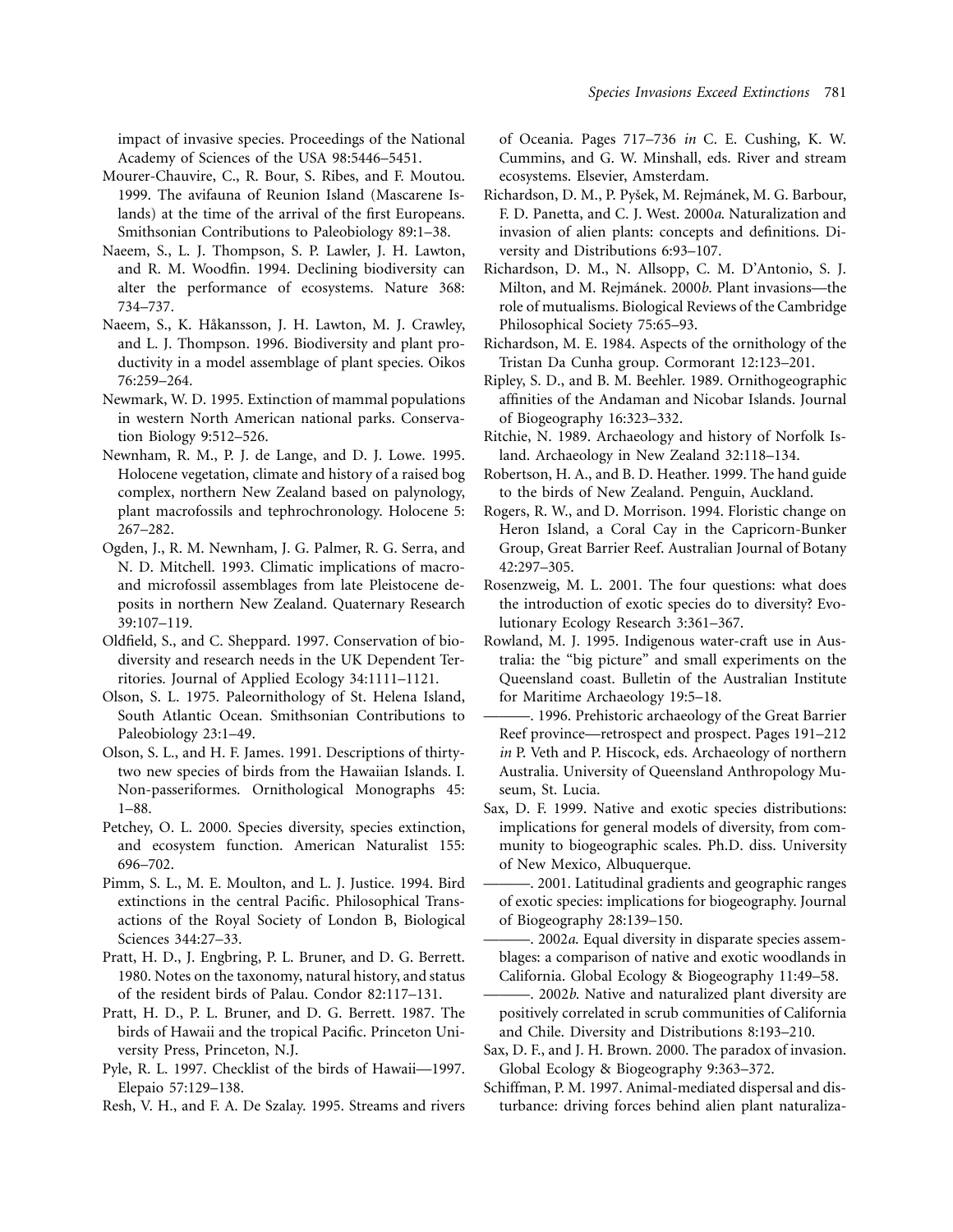tion. Pages 87–94 *in* J. O. Luken and J. W. Thieret, eds. Management of plant invasions. Springer, New York.

- Schodde, R., P. Fullagar, and N. Hermes. 1983. A review of Norfolk Island birds: past and present. Australian National Parks and Wildlife Service, Canberra.
- Selling, O. H. 1946. Studies in Hawaiian pollen statistics. I. The spores of Hawaiian pteridophytes. Special Publication of the Bishop Museum 37:1–87.
- ———. 1947. Studies in Hawaiian pollen statistics. II. The pollens of the Hawaiian phanerogams. Special Publication of the Bishop Museum 38:1–430.
- ———. 1948. Studies in Hawaiian pollen statistics. III. On the late Quaternary history of the Hawaiian vegetation. Special Publication of the Bishop Museum 39: 1–154.
- Simberloff, D. 1981. Community effects of introduced species. Page 53–81 *in* M. H. Nitecki, ed. Biotic crises in ecological and evolutionary time. Academic Press, New York.
- Simberloff, D., and P. Stiling. 1996. Risks of species introduced for biological control. Biological Conservation 78:185–192.
- Skinner, M. W., and B. M. Pavlik, eds. 1994. California native plant society's inventory of rare and endangered vascular plants of California. 5th ed. California Native Plant Society, Sacramento.
- Stadler, J., A. Trefflich, S. Klotz, and R. Brandl. 2000. Exotic plant species invade diversity hot spots, the naturalized flora of northwestern Kenya. Ecography 23:169–176.
- Steadman, D. W. 1989. Extinction of birds in eastern Polynesia: a review of the record, and comparisons with other Pacific Island groups. Journal of Archaeological Science 16:177–205.

-. 1991. Extinct and extirpated birds from Aitutaki and Atiu, southern Cook Islands. Pacific Science 45: 325–347.

- ———. 1993*a*. Biogeography of Tongan birds before and after human impact. Proceedings of the National Academy of Sciences of the USA 90:818–822.
- ———. 1993*b*. Bird bones from the To'aga site: prehistoric loss of seabirds and megapodes. Pages 217–228 *in* P. V. Kirch and T. L. Hunt, eds. The To'aga site: three millennia of Polynesian occupation in the Manu'a Islands, American Samoa. University of California Archaeological Research Facility, Berkeley.
- ———. 1995. Prehistoric extinctions of Pacific Island birds: biodiversity meets zooarchaeology. Science (Washington, D.C.) 267:1123–1130.
- -. 1997. The historic biogeography and community ecology of Polynesian pigeons and doves. Journal of Biogeography 24:737–753.
- Steadman, D. W., and H. B. Freifeld. 1998. Distribution, relative abundance, and habitat relationships of land-

birds in the Vava'u Group, kingdom of Tonga. Condor 100:609–628.

- Steadman, D. W., and B. Rolett. 1996. A chronostratigraphic analysis of landbird extinction on Tahuata, Marquesas Islands. Journal of Archaeological Science 23: 81–94.
- Steadman, D. W., T. W. Stafford, Jr., D. J. Donahue, and A. J. T. Jull. 1991. Chronology of Holocene vertebrate extinction in the Galápagos Islands. Quaternary Research 36:126–133.
- Steadman, D. W., P. V. Casanova, and C. C. Ferrando. 1994. Stratigraphy, chronology, and cultural context of an early faunal assemblage from Easter Island. Asian Perspectives 33:79–96.
- St. John, H. 1988. Census of the flora of the Gambier Islands, Polynesia. Privately published, Honolulu.
- Stohlgren, T. J., D. Binkley, G. W. Chong, M. A. Kalkhan, L. D. Schell, K. A. Bull, Y. Otsuki, G. Newman, M. Bashkin, and Y. Son. 1999. Exotic plant species invade hot spots of native plant diversity. Ecological Monographs 69:25–46.
- Telford, I. R. H. 1993. Cocos (Keeling) Islands. Flora of Australia 50:30–42.
- Thaman, R. R., F. R. Fosberg, H. L. Manner, and D. C. Hassall. 1994. The flora of Nauru. Atoll Research Bulletin 392:1–223.
- Tilman, D. 1999. Diversity and production in European grasslands. Science (Washington, D.C.) 286:1099–1100.
- Trewick, S. A. 2000. Molecular evidence for dispersal rather than vicariance as the origin of flightless insect species on the Chatham Islands, New Zealand. Journal of Biogeography 27:1189–1200.
- Turbott, E. G. 1990. Checklist of the birds of New Zealand. 3d ed. Ornithological Society of New Zealand, Auckland.
- Valentine, J. W., and D. Jablonski. 1993. Fossil communities: compositional variation at many time scales. Pages 341–349 *in* R. E. Ricklefs and D. Schluter, eds. Species diversity in ecological communities. University of Chicago Press, Chicago.
- Vitousek, P. M., and L. R. Walker. 1989. Biological invasion by *Myrica faya* in Hawai'i: plant demography, nitrogen fixation, ecosystem effects. Ecological Monographs 59: 247–265.
- Vitousek, P. M., C. M. D'Antonio, L. L. Loope, and R. Westbrooks. 1996. Biological invasions as global environmental change. American Scientist 84:468–478.
- Walters, M. 1988. Probable validity of *Rallus nigra* Miller, an extinct species from Tahiti. Notornis 35:265–269.
- Watkins, B. P., and W. Furness. 1986. Population status, breeding and conservation of the Gough Moorhen. Ostrich 57:32–36.